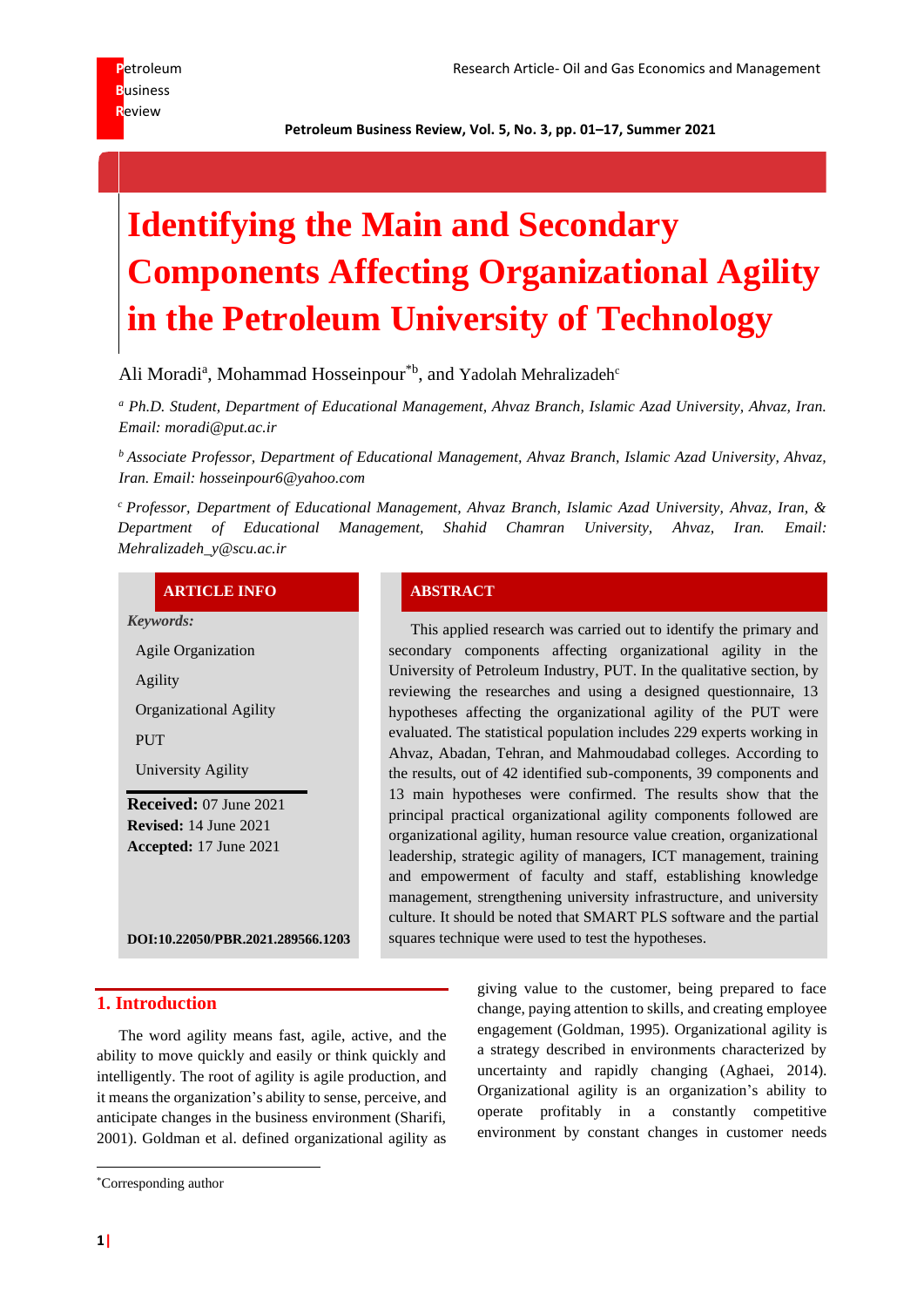(Goldman, 1995). An agile organization is an organization that can respond to unforeseen and unexpected changes with appropriate methods and at the right time. In addition, it has the necessary skills to take advantage of change and gain the benefits of change as opportunities. Agile organizations emphasize continuous work and movement and are more integrated than their predecessors (Aghaei, 2014).

Richard Sharp expressed the agility of the university as a living human system to flourish and learn from constant waves of change so that change emerged as a natural and inevitable part of the organization. On the other hand, the change should not be considered separate and threatening (Sharpe, 2012). The concept of agility was first introduced by researchers at the Yakuka Foundation in 1991, while past approaches and solutions have lost their ability to meet the challenges belonging to the organizational turbulences and external environment. Therefore, organizational agility is considered one of the recommended ways to respond to organizational change. In fact, agility is a new paradigm for engineering competitive organizations and firms. Although agility and flexibility are somewhat close, they have significant differences.

Agility refers to speed and dexterity as a measure of reaction time to change, while flexibility measures reactivity to change. On the other hand, agility is essentially related to the organization's overall ability (Goldman, 1995), while flexibility refers to the operational capabilities, such as those found in manufacturing processes (Goldman, 1995). In other words, it can be said that agility arises from the synergy of the flexibility of each component of the company chain. On the other hand, the importance of discussing organizational knowledge is considered one of the organizations' development strategies (Erhan, 2015). It should be noted that one of the essential tools of the organization to achieve agility is the workforce. In fact, human resources, as the most central part of any organization, can be considered an important tool to promote agility, in which organizations need empowered human resources.

Employee empowerment is a set of systems, methods, and actions that are used by developing the capabilities and competencies of individuals to improve the productivity, growth, and prosperity of the organization and workforce, according to the organization's goals. Today's world is constantly changing and age of instability, profoundly affecting the organization. Therefore, organizations must adapt to the

changes that threaten them to survive, which can be worked directly and indirectly. There is an urgent need for development, improving flexibility, and organizational accountability in competitive markets.

Meanwhile, many organizations face increasingly sustained and unreliable competition, exacerbated by technological innovations, changing market environments, and changing customer needs. This critical situation has led to significant reforms in the organization's strategic vision. Although agility allows the organization to react much faster than in the past, the strength of agile competitors raised from predicting the response to customer needs and leadership in creating new markets through continuous innovation (Memarzadeh, 2014). Agility is a comprehensive response to the new competitive environment in which there is no place for employees who say yes and those who do well in continuous and consistent work. Instead, organizations are places for creative and innovative people who respond appropriately to change. This makes it more critical to examine staff agility and all types of lacks affecting agility to cope with the changing environment (Sherehiy, 2007).

University of Petroleum Industry (PUT) has a diverse geographical distribution that is active in Tehran, Mazandaran, and Khuzestan in the cities of Tehran, Mahmoudabad, Ahvaz, and Abadan; therefore, it will be affected by many environmental changes. Breaking the monopoly of this university in attracting students in the field of petroleum engineering and creating the same engineering fields in other universities of the country are among the other issues that necessitate a timely response to environmental changes for this university. The lack of quick and timely response of the PUT to environmental changes following the emergence of many competitors is one of the severe problems of this university.

Numerous studies have been done on organizational agility, but this study aims to identify the primary and secondary components affecting agility in this particular organization. Given the importance of organizational agility in today's environment, it is necessary to identify the factors affecting it to achieve its goals (Abolghasemi M, 2017). The PUT is 80 years old and, despite its brilliant history, cannot attract the favorable opinion of the Ministry of Petroleum of Iran as an employer. This indicates a change in circumstances, one of the most important of which seems to be the lack of agility in the last two decades.

In the last two decades, various universities have recruited undergraduate and graduate students in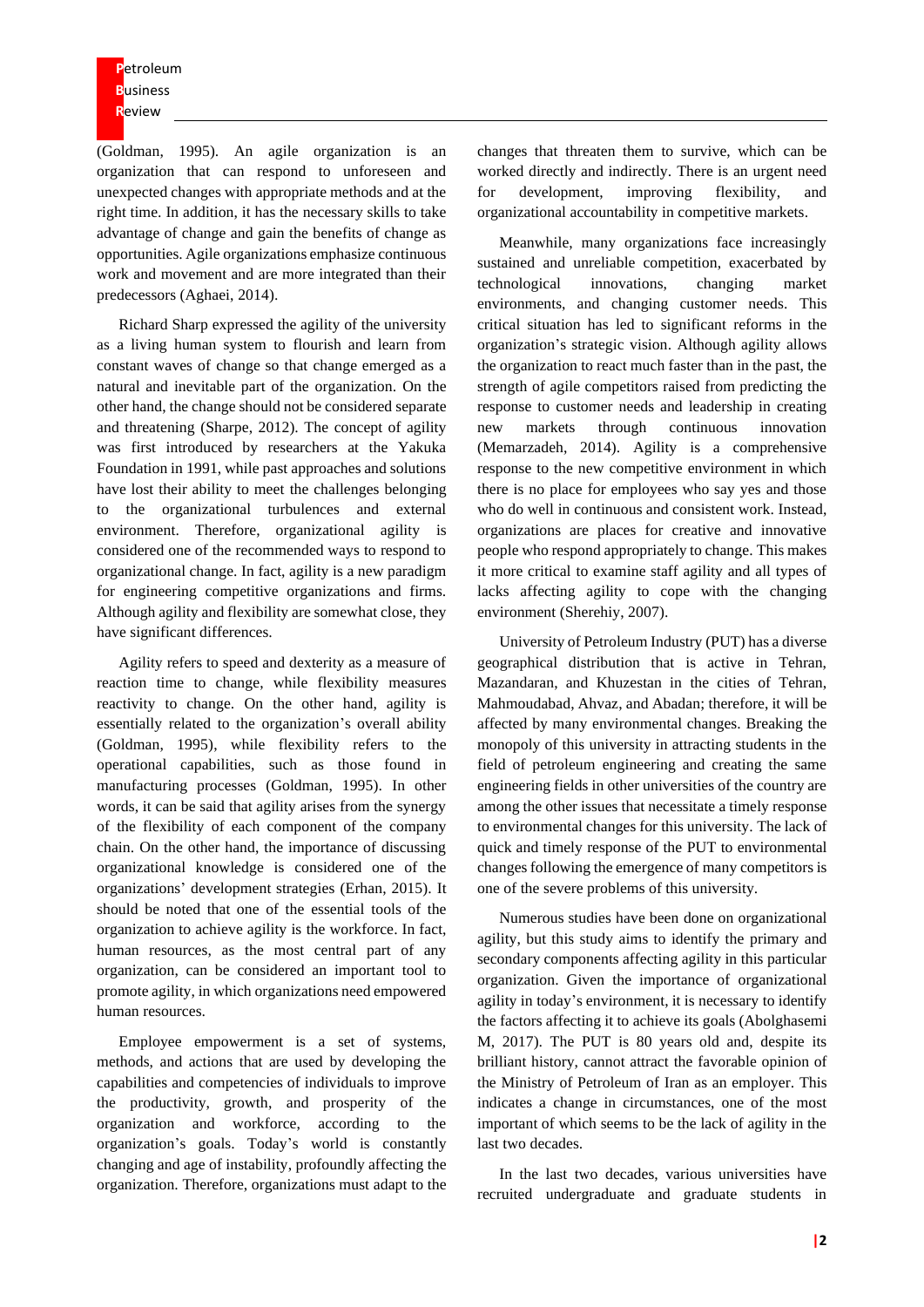

July 2021

petroleum engineering. As a leading university in the oil, gas, and petrochemical industry, it was expected that the PUT would still retain its particular position, which appears to be far from achievable. With the initial study of the organization and review of the researches, it appears that lack of agility is one of the critical problems of the understudy organization. Therefore, in this study, it was decided to identify the primary and secondary factors affecting organizational agility, and based on that, suggestions for agility should be given. On the one hand, identifying the dimensions and the factors affecting the success of organizations for agility and, on the other hand, examining the relationship between these factors is a vital necessity for study and research in the organization under study. For example, the structural dimension as one of the critical parameters of the university can play an essential role in responding to the needs and complexities of the external environment. For instance, the structure should allow all learners trained in the university to interact with complex environmental changes (Ahmadi Asl, 2018).

Today, organizations need agility due to short-term market opportunities, unpredictable continuous changes in market level, and taking advantage of opportunities (Jafarnejad A., 2007). It is shown that human capital is an essential factor in the functioning of production and in explaining the differences in agility and growth of organizations between different countries. Hong and Huang believe that the origin of agility is agile production and agile production is a concept that has become common in recent years (Hun, 2001). This concept has been embraced as a successful strategy by manufacturers who prepare themselves to increase performance significantly. In such an environment, each organization must simultaneously produce short-lived products, redesign products, change production methods, and respond effectively to changes. An agile organization is an organization that has such a view on issues. Different researchers have presented groups of different indicators and requirements regarding the needs of organizational agility. Four main strategic dimensions were developed emphasizing the achievement of agile competitiveness capabilities, named enriching the customer, working together to increase competitiveness, organizing for fundamental change, and leveraging the impact of people and information (Sambamurthy, 2003), (Yusuf, 1999).

Agility is achieved only by integrating the hierarchy of customer needs in a framework of the internal and external environment of the organization, achieved by a general view of the advanced production technologies of the organization with internal capabilities and through the application of information systems technology. The agile production enablers were described as integration, competence, team building, technology, quality, transformation, participation, market, education, and well-being. By reviewing the literature on agility, Jafarnejad and Shehai introduced twenty criteria of agility, which include organizational structure, delegation, production drive, employee status, employee participation, management nature, customer response acceptance, product life cycle, product service period, improved design, production method, production planning, cost and accounting systems, automation, information technology integration, change of work and technical processes, time management, quality, productivity, and outsourcing (Jafarnejad, 2007).

Agility requires an essential ability for an organization to sense, perceive, consider, analyze, and anticipate changes in the business environment. Thus, the agile producer is an organization that has a broad vision of the new world order of business. This type of organization uses its capabilities to deal with turbulence and capture the beneficial aspects of change flows (Davis, 2009). It was stated that agility is the ability of an enterprise to survive and thrive in a competitive environment where changes are continuous and unpredictable. On the other hand, it can respond quickly to the constant market changes due to customer valuation of products and services. Agility as a productive philosophy (the next generation of production systems) welcomes the organizations that compete in all sectors of the economy. Agile organizations think beyond adapting to change, take advantage of potential opportunities in a turbulent environment, and gain a foothold through their innovations and competencies. Agile organizations think differently about satisfying customer needs.

These organizations sell their products and sell solutions to meet customers' real needs (Simon, 2011). These organizations believe that their products are not complete and try to enrich their product to enrich the values received by customers or create added value for them, making the position of agile organizations inaccessible to competitors. In addition, agile organizations focus on designing or developing products that specifically address customers' unique needs.

The need for effective and fast design means that the traditional approach to having new products has failed (Gardas, 2019). Brian Muskle defined agility as the ability to thrive in a constantly changing and unpredictable environment (Maskell, 2001). In this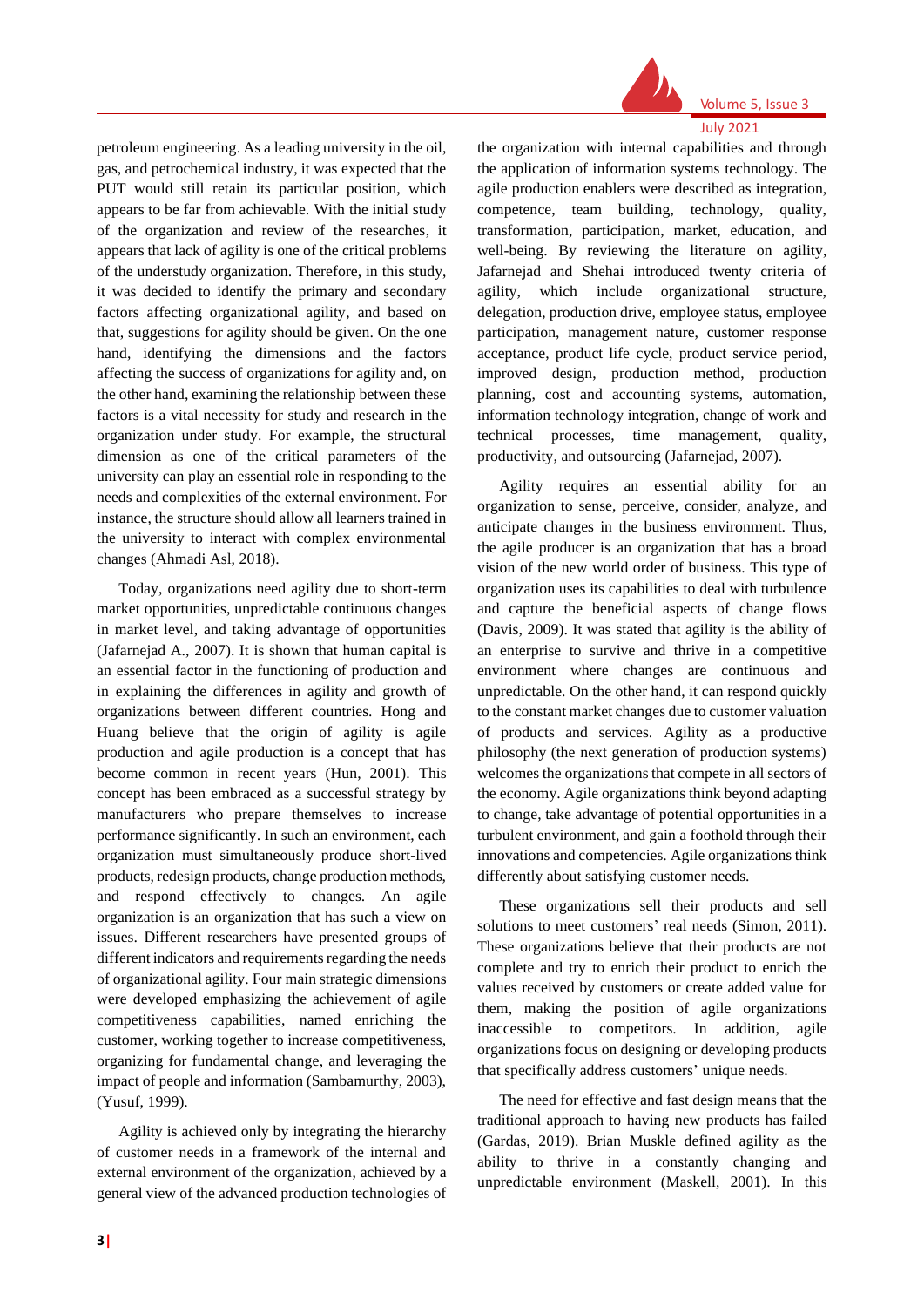regard, organizations should not be afraid of and avoid changes in their work environment; instead, they should see change as an opportunity to gain a competitive advantage in a market environment. Agility can be defined as the close alignment of the organization with the needs of variability to gain a competitive advantage. In such an organization, the employees' goals align with the organization's goals, and these two seek to respond appropriately to the changing needs of customers.

Further, since change is one of the most outstanding characteristics of organizations and institutions in today's competitive field, technological change or any other change requires managerial and organizational variations. Such developments have led organizations to seek capabilities to produce various products, according to customer needs, in the shortest time and at the lowest cost, improve quality, create innovation in products and services, and generally more flexibility to environmental needs. Goldman et al. considered agility to apply new and effective communication technologies (Goldman, 1995). According to them, agility involves four interrelated principles. Sharifi and Zhang presented a conceptual model that includes organizational agility tools, reinforces, capabilities, and agility drivers (Sharifi, 2001). According to them, organizational agility tools include organizational structure, people, information technology, innovation, and creativity, while, in the Atoz Consulting Group model, the organization's agility depends on the maturity and flexibility of the organization. In this model, activities related to organizational agility at three levels of strategic management, tactical management, and operational management are examined. In fact, the organizational agility in this model means flexibility and the ability to react to environmental changes, which is possible through constant reinforcement. Permanent reinforcement is also achieved by acquiring awareness, flexibility in the organization, and a control system. Using the related literature and brainstorming sessions, they provided a multivariate set for agility. Sharp is a theoretical model for agile production with three essential model components, model enablers, and model outputs. Sharp et al. considered empowerment to include competency focus, virtual enterprise, rapid prototype building, simultaneous engineering, flexible and multidisciplinary people, continuous improvement, carte blanche, change and risk management, information technology, and employee empowerment (Sharpe, 2012). In 2020, Mahdieh conducted a study entitled "The effect of organizational learning on organizational agility with the mediating role of psychological empowerment"

in the Regional Electricity Company of Zanjan Province (Mahdieh, 2020). This study concluded that organizational learning and psychological empowerment have a positive and significant effect on organizational agility and examined the effect of organizational learning on psychological empowerment (Mahdieh, 2020).

On the other hand, Feizi identified eight process steps in the form of three groups of "proportionality", "commitment to risk", and "post-risk" (Feizi, 2020). Ghiasi also identified the principal dimensions and indicators in the culture of intellectual capital in Iranian universities and then analyzed them using interpretive structural modeling (Ghiasi, 2020). It was concluded that ethics-oriented principals and students familiar with Iranian–Islamic culture are independent variables of this study and the other variables are the type of interface variables that have a lot of dependence and guidance. Indeed, to change the culture-oriented intellectual capital of the university, it is necessary to change these variables (Ghiasi, 2020). In a study in the field of higher education done in the form of in-depth interviews and data analysis, Ahmadi Asl concluded that the realization of dynamic learning in the university requires levers as reforming structures and removing existing structural barriers by creating flexible and dynamic structures (Ahmadi Asl et al., 2019).

Moreover, informal structures and creating a suitable environment for the activity of invisible structures of the university are the other important ones (Ahmadi Asl et al., 2019). In a study based on Gelman and Nagel model of first using the opinion of experts and Delphi technique, Farjad identified 46 variables as the agility of organizational structure of universities and showed that the most critical indicators included stability in university management, clear vision, organizational learning and scientific mission, monitoring and evaluation system of research performance, the culture of self-evaluation, self-control and self-improvement, attention to teamwork in universities, managers' attention to research results, establishing researcher's support fund, the re-engineering of organizational structures and current processes, and the existence of research units for commercialization in universities. The initial conceptual model classified the parameters under five main categories (Farjad Sh, 2016). Haditabar, in their study, approved flexibility, knowledge capability, and accountability culture as the factors of agility in knowledge-based companies (Haditabar, 2017).

Sanatigar concluded that leadership agility, service agility, employee agility, organizational and IT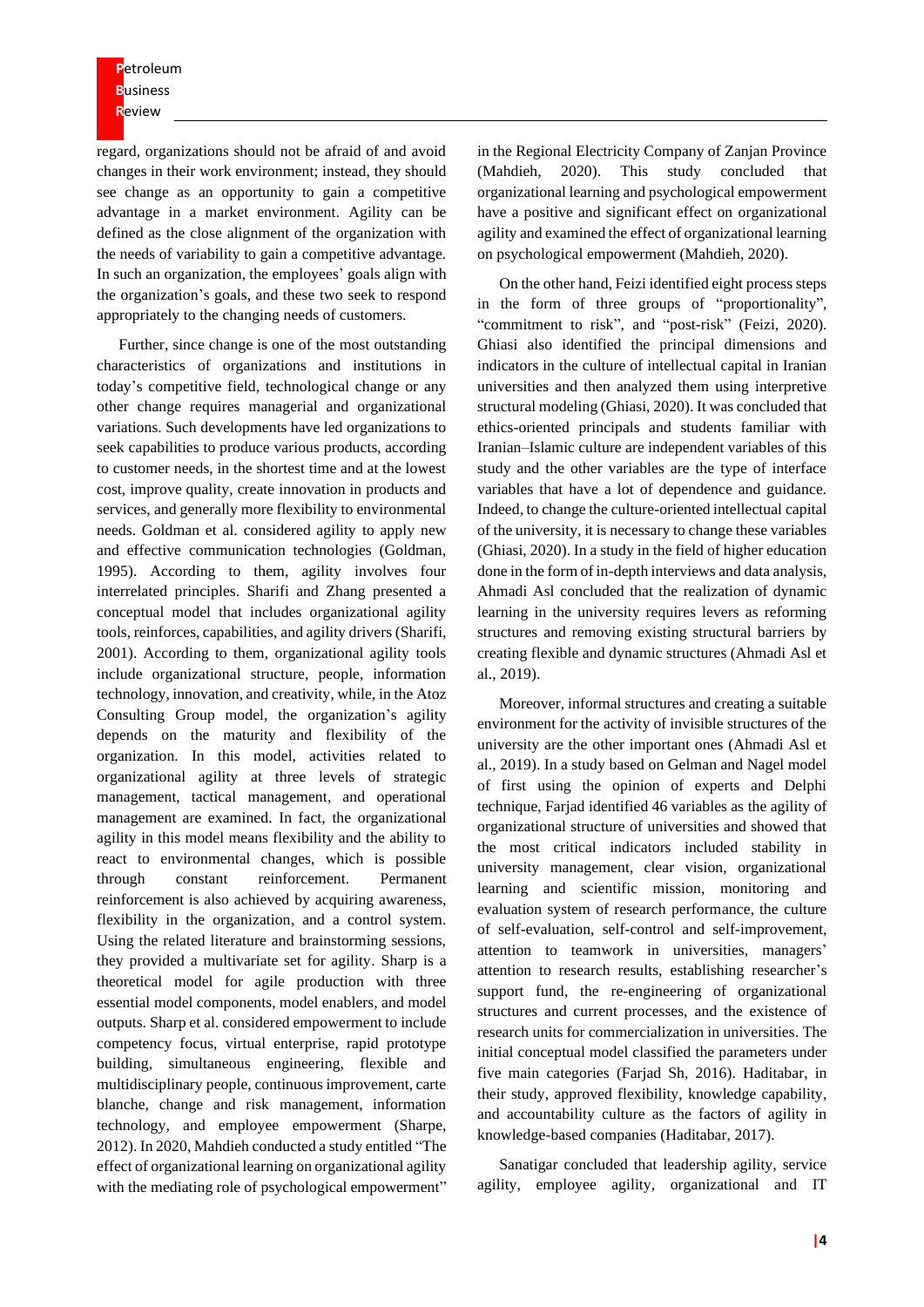

processes, and communication are essential and influential factors on organizational agility (Sanatigar, 2017). Sarlak showed that the most critical factors in organizational agility are related to giving importance to people, information technology, readiness for change, organizational coordination, environmental uncertainty control, and employee empowerment (Sarlak, 2016). Further, by examining the relationship between teamwork and organizational agility, it was concluded that these two variables have a significant relationship. In addition, aimed at identifying and prioritizing the factors of organizational agility empowerment in universities, it was concluded that seven factors of culture, the formation of a knowledge-based organization, agile workforce, continuous improvement, partnership and cooperation, information technology, and structure of the organization are considered the vital structural enablers of the organizational agility in universities. Memarzadeh concluded that six factors of employee flexibility, employee responsiveness, organizational change culture, employee speed in response to environmental changes, integration and low complexity in organizational structure, and cooperation of employees and their managerial functions have a positive and significant effect on organizational agility of employees (Memarzadeh, 2014).

Aghaei concluded that organizational agility includes organizational factors, human factors, strategic factors, and technological factors (Aghaei, 2014). Zare concluded that the dimensions of servant leadership, including service and love, trustworthiness, humility, and modesty, affect organizational agility, among which trustworthiness has the highest priority (Zare, 2013). In another work, Nikbakht reported that the components of empowerment in the form of three factors of organizational conditions, management strategies, and self-efficacy resources in promoting agility indicators, including four components of customer response, readiness to face change, the importance of skills and staff knowledge, and ultimately, the degree to which activities are virtual are practical (Nikbakht, 2013). Abbaspour concluded that agility in the university consists of four components of stimuli, capabilities, empowerment, and consequences.

These findings indicate some drivers of change and agility in universities, including changes and transformations in technology, constant changes in student expectations, and changes and complexities in the environment, economics, and knowledge. Universities need remarkable capabilities, including structure, agile workforce, culture, and information

July 2021 technology, to achieve these capabilities. It should be noted that these capabilities and empowerment ultimately lead to the production of qualified graduates and the production of knowledge needed by different sections of society (Abbaspour, 2012). In a study entitled "Model for organizational agility in the Iranian electronics industry", Ulfat showed that the most effective structures in the agility of total quality management are technology management and lean manufacturing (Ulfat et al., 2009). In another work, Daniel concluded that employee competency management has a significant impact on organizational agility; based on this, these managers are advised to adapt to changes that occur in the future effectively. For agility, they must increase the competency required in the organization through qualified employees (Daniel, 2020). Those who want to compete and create added value have become necessary in today's business environment (Joiner, 2019). Ridwadono, an Indonesian researcher reviewing research on IT and organizational agility, stated that the four dimensions of information technology in organizational agility are alignment, IT governance, operating system governance, and IT architecture, playing an essential role in organizational agility (Ridwadono, 2019).

Romiana Ilieva, as a result of a study conducted in Bulgaria, found a model for organizational agility in which the main components of agility activators, agility stimuli, and agility barriers affect organizational agility and characteristics. It also determines the capabilities of organizational agility. The sub-components of agility activators were identified, such as system motivation, skills and training, leadership and management, and ultimately team coordination. The sub-components of agility drivers are competition, market change, technological advancement, and customer change. It was considered that increasing competitiveness, skills, mastery, and aristocracy to change, enriching customers, and increasing information are characteristics of an agile organization; finally, the capabilities of an agile organization are flexibility, time adaptation, competence, and responsibility (Ilieva, 2018). In a study in the Czech Republic, Shaha concluded that organizational agility highlights the effectiveness of practical resources in increasing organizational performance and competitiveness (Shaha, 2017). J. Prakash reported that the agility model should include organizational skills, motivators, and providers of these abilities. These factors can help the organization meet the customer's diverse needs with effective cost and good quality (Jai, 2017). Anas Al-Hadid researched the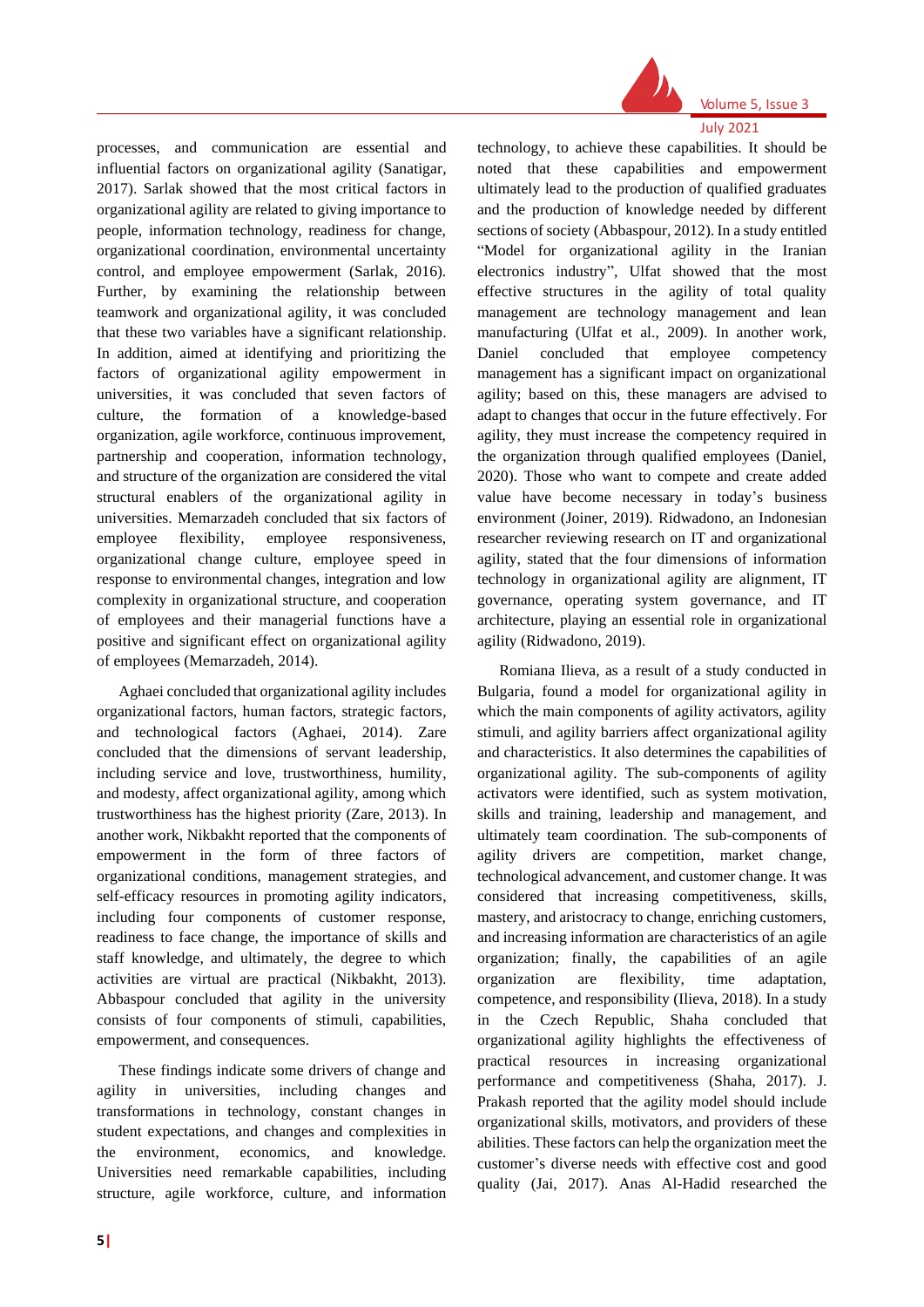Jordanian Technology Organization and demonstrated a positive correlation between organizational agility and organizational performance (Anasy, 2016).

A study of 122 large Spanish companies illustrated that the effectiveness of the collection not only supports knowledge management processes and the application of knowledge has a direct impact on the organization's performance but also is related to organizational agility (Joseph, 2020).

#### **2. Methodology**

The research goal is to find the truth, and what researchers are doing is trying to get closer to the truth. However, this does not mean that the results obtained from research activities are 100% true because the ways and methods of cognition and study are unlimited and human consciousness to discover the truth is limited. Therefore, achieving or approaching the research objectives will be possible when the research methodology is done correctly (Moradi, 2011). This research is based on applied and mixed-type data collection methods. In the qualitative section, valid scientific sources were used by collecting and reviewing domestic and foreign studies. As a result of qualitative studies, 9 main categories and 42 subcategories were identified in this study. Accordingly, the initial model of drawing Weber was defined based on 13 hypotheses. In the quantitative part, to test the hypotheses, using the Morgan table and Cochran's formula, a statistical sample of 214 people was determined, and then a researchermade questionnaire of 42 questions was developed (Appendix A). The factor load was greater than 0.5 in all cases, so items play an essential role in explaining each factor. T-statistic was also obtained in all of the cases more than 1.96, so the observed factor loads are statistically significant. Due to the conditions caused by the Covid-19 virus epidemic, questionnaires were sent to the upload site, and its link was sent to about 400 members of the statistical community, and finally, 229 employees at the PUT participated in the research (Appendix B). SMART PLS software and the partial squares technique were used to test the hypotheses. The nine main structures include organizational leadership, academic culture, knowledge management, information technology management, university infrastructure, strategic agility of managers, training, empowerment of members, organizational value creation, and organizational agility. The mean extracted variance (AVE) is higher than 0.5, so all data have convergent validity. Cronbach's alpha of all variables is higher than 0.7, confirming the reliability. The value of combined

reliability (CR) is also greater than AVE, and, in all cases, it is greater than the threshold of 0.7; thus, the third condition is met. It should be mentioned that the sample size was calculated using Cochran's formula, and the result of 214 was obtained (Equation 1).

$$
n = \frac{PqNZ^2}{d^2(N-1) + PqZ^2}
$$
 (1)

where *n* represents the sample size; *N* is the size of the research community; *Z* is the value of the normal distribution variable of the standard unit at the 95% confidence level (1.96); *p* stands for the value of the attribute ratio in the community and is considered 0.5 to maximize the variance when it is not available; *q* represents the probability of occurrence equal to  $1 - p$ ; *d* is the allowable error value considered 0.05.

One of the methods for calculating reliability is Cronbach's alpha coefficient (Equation 2). If Cronbach's alpha coefficient is calculated for a scale greater than 0.7, the reliability of that optimal scale is evaluated. The reliability of the questionnaires was confirmed by calculating Cronbach's alpha coefficient.

$$
\alpha = \frac{k}{k-1} \{ 1 - \frac{\sum S_i^2}{S_X^2} \} \tag{2}
$$

where *a* is Cronbach's alpha coefficient, *K* represents the number of questionnaire questions,  $S_i^2$  denotes variance for question *i*, and  $S_x^2$  indicates the total variance of the test. In this study, in addition to calculating the composite reliability, Cronbach's alpha was also calculated, and Cronbach's alpha of all nine structures is higher than 0.7. Therefore, the reliability of all structures is confirmed. Table 1 summarizes all factor loads and statistical T-values. Also, in the following, all of the corresponding hypotheses are given.

Hypothesis 1: Organizational leadership has a positive and significant effect on academic culture in the PUT.

Hypothesis 2: Organizational leadership has a positive and significant effect on knowledge management in the PUT.

Hypothesis 3: Organizational leadership has a positive and significant effect on information technology management in the PUT.

Hypothesis 4: University infrastructure has a positive and significant effect on university culture in the PUT.

Hypothesis 5: University infrastructure has a positive and significant effect on knowledge management in the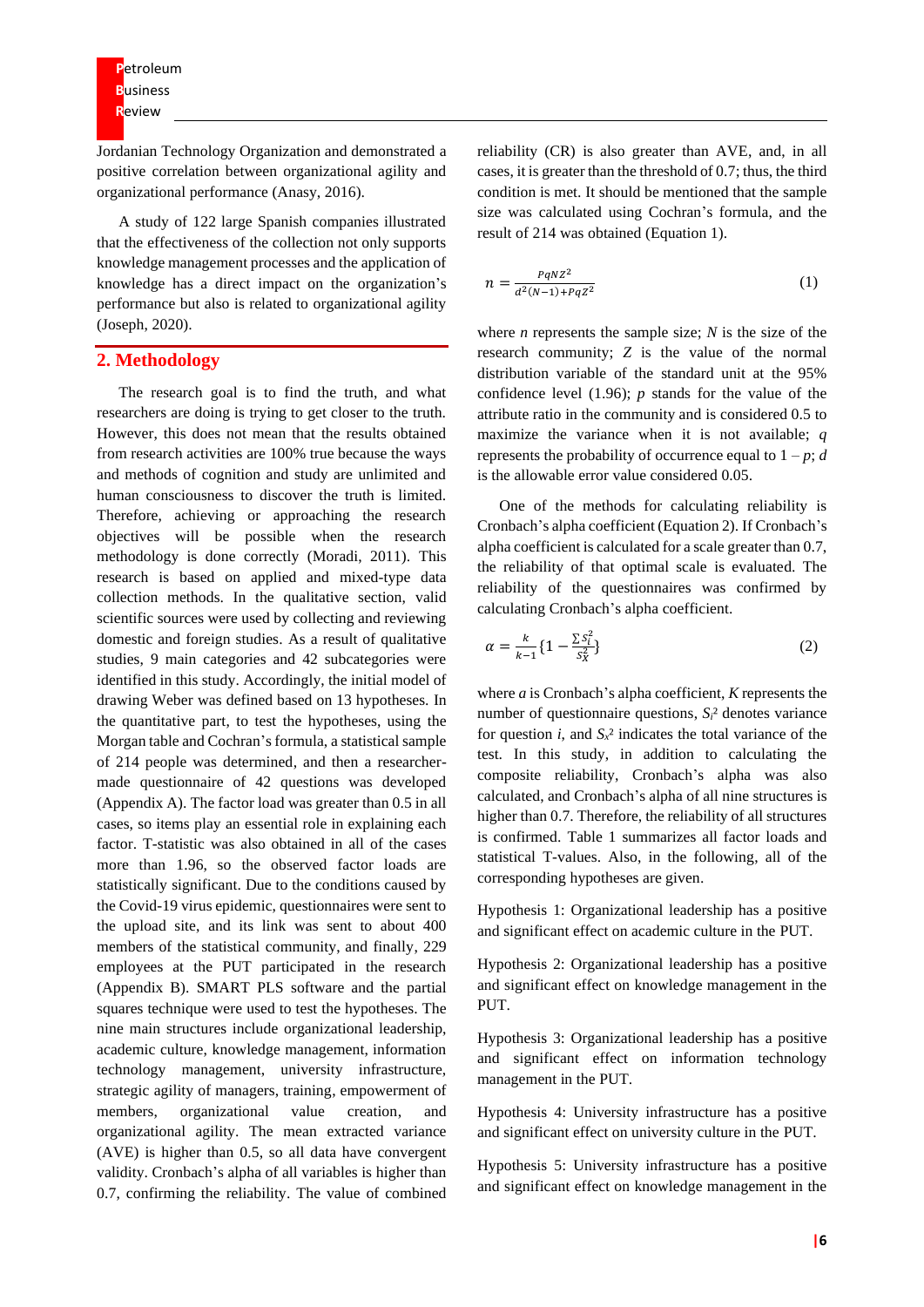#### PUT.

Hypothesis 6: University infrastructure has a positive and significant effect on information technology management in the PUT.

Hypothesis 7: University culture has a positive and significant effect on the strategic agility of managers in the PUT.

Hypothesis 8: Knowledge management has a positive and significant effect on the strategic agility of managers in the PUT.

Hypothesis 9: IT management has a positive and significant effect on the strategic agility of managers in the PUT.

Hypothesis 10: Strategic agility of managers has a positive and significant effect on the training and empowerment of members in the PUT.

Volume 5, Issue 3

July 2021

Hypothesis 11: The strategic agility of managers has a positive and significant effect on the value creation of human resources in the PUT.

Hypothesis 12: Training and empowering members positively and significantly affect organizational agility.

Hypothesis 13: Human resource value creation positively and significantly affects organizational agility.

| <b>Parameters</b>                 | <b>Items</b>                                                          | <b>Factor loads</b> | <b>Statistical</b><br><b>T-value</b> |
|-----------------------------------|-----------------------------------------------------------------------|---------------------|--------------------------------------|
|                                   | Identifying the strengths and weaknesses of the organization<br>(Q01) | 0.880               | 45.055                               |
|                                   | Flexibility and adaptability to the environment (Q02)                 | 0.920               | 67.185                               |
|                                   | Improving the process of doing things (Q03)                           | 0.822               | 29.698                               |
| <b>Organization</b>               | Competence and achieving goals (Q04)                                  | 0.823               | 22.020                               |
| agility                           | Optimal responsiveness to individuals (Q05)                           | 0.824               | 32.633                               |
|                                   | Increasing people's satisfaction (Q06)                                | 0.800               | 20.352                               |
|                                   | Updating and enriching strategic and operational plans (Q07)          | 0.803               | 20.069                               |
|                                   | Attention to the geographical dispersion of the university<br>(Q08)   | 0.773               | 18.425                               |
|                                   | Merit and succession (Q09)                                            | 0.862               | 29.141                               |
|                                   | Performance-based payment system (Q10)                                | 0.853               | 30.369                               |
| <b>Value creation</b><br>of human | Support for senior managers (Q11)                                     | 0.903               | 50.075                               |
| resources                         | Increasing interaction and inter-unit communication (Q12)             | 0.923               | 62.362                               |
|                                   | Increasing people's participation in macro decision making<br>(Q13)   | 0.920               | 54.674                               |
|                                   | Dynamics, style, and attitude of leadership (Q14)                     | 0.867               | 32.615                               |
| <b>Leadership</b>                 | Talent management (Q15)                                               | 0.855               | 30.660                               |
|                                   | Leadership skills to resolve existing conflicts (Q16)                 | 0.832               | 23.572                               |
|                                   | Ability to make bold and quick decisions (Q17)                        | 0.844               | 22.105                               |

#### **Table 1**: Factor loads and statistical T-values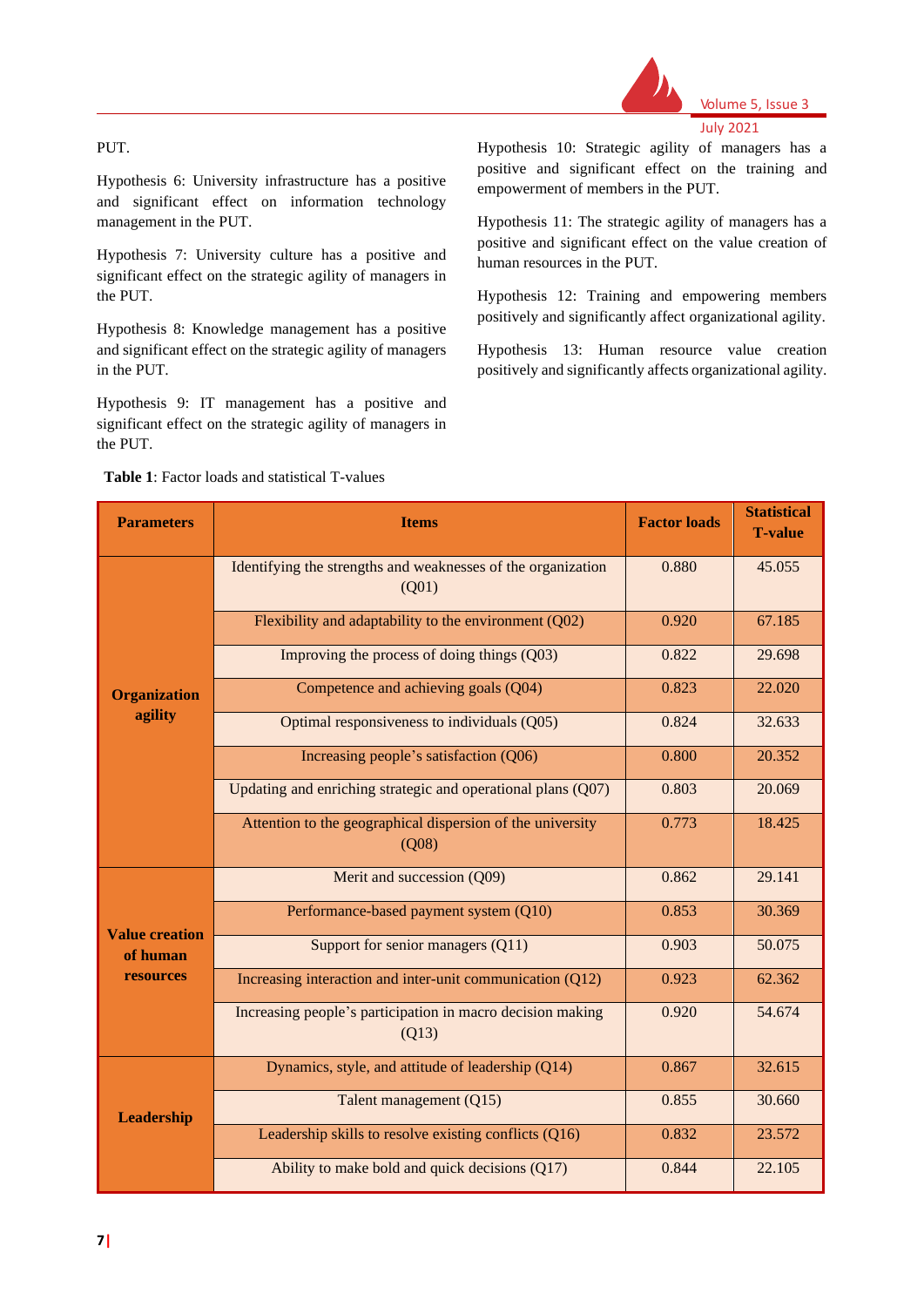| <b>Parameters</b>                  | <b>Items</b>                                                                                | <b>Factor loads</b> | <b>Statistical</b><br><b>T-value</b> |
|------------------------------------|---------------------------------------------------------------------------------------------|---------------------|--------------------------------------|
|                                    | Performance monitoring and evaluation (Q18)                                                 | 0.790               | 10.410                               |
| <b>Strategic</b>                   | Having systemic thinking (Q19)                                                              | 0.819               | 15.427                               |
| agility of<br>managers             | Commitment to the organization's vision (Q20)                                               | 0.839               | 18.489                               |
|                                    | 0.857                                                                                       | 28.776              |                                      |
|                                    | Having team-building skills (Q22)                                                           | 0.821               | 28.776                               |
|                                    | Upgrading and integrating information systems and upgrading<br>information security $(Q24)$ | 0.882               | 20.042                               |
| <b>IT</b>                          | Targeted development of information technology in the<br>university $(Q25)$                 | 0.868               | 28.100                               |
|                                    | Provision of software and hardware facilities (Q26)                                         | 0.862               | 24.636                               |
| <b>Training and</b>                | Updating the course headings $(Q27)$                                                        | 0.920               | 45.428                               |
| empowering of<br>members           | Standardization of training programs (Q28)                                                  | 0.902               | 38.039                               |
|                                    | Strengthen participation in research activities (Q30)                                       | 0.876               | 21.399                               |
| <b>Knowledge</b><br>management     | Increasing general university knowledge (Q31)                                               | 0.660               | 5.633                                |
|                                    | Increasing university technical knowledge (Q32)                                             | 0.636               | 6.138                                |
|                                    | Review and amend administrative, financial, educational, and<br>research regulations (Q33)  | 0.876               | 49.934                               |
| organizational<br><b>structure</b> | Attract new staff and faculty members (Q34)                                                 | 0.875               | 40.548                               |
|                                    | Upgrading and updating the organizational structure (Q36)                                   | 0.902               | 34.784                               |
|                                    | Strengthening welfare, student and laboratory facilities (Q37)                              | 0.903               | 60.105                               |
| <b>Culture of</b><br>university    | Commitment to ethics and professional ethics (Q38)                                          | 0.903               | 57.590                               |
|                                    | Establishing a learning culture (Q39)                                                       | 0.898               | 47.253                               |
|                                    | Implementing a culture of trust and commitment (Q41)                                        | 0.704               | 7.314                                |
|                                    | Establishing a culture of agility capability development (Q42)                              | 0.672               | 3.120                                |

## **3. Research findings**

After analyzing all the data with partial quadratic technique and using SMART PLS software, the standard factor load of the effect of organizational leadership on academic culture is represented as 0.203. Moreover, the value of the t-statistic was obtained as 2.289. Therefore, it can be claimed with 95% confidence that organizational leadership has a positive and significant effect on university culture. The common factor for the

effect of organizational leadership on knowledge management and the value of t-statistic were 0.343 and 3.869 respectively.

Therefore, with 95% confidence, it can be claimed that organizational leadership has a positive and significant effect on knowledge management. The common factor of the effect of organizational leadership on information technology management was obtained as 0.406 with the value of t-statistic as 5.510. Therefore, it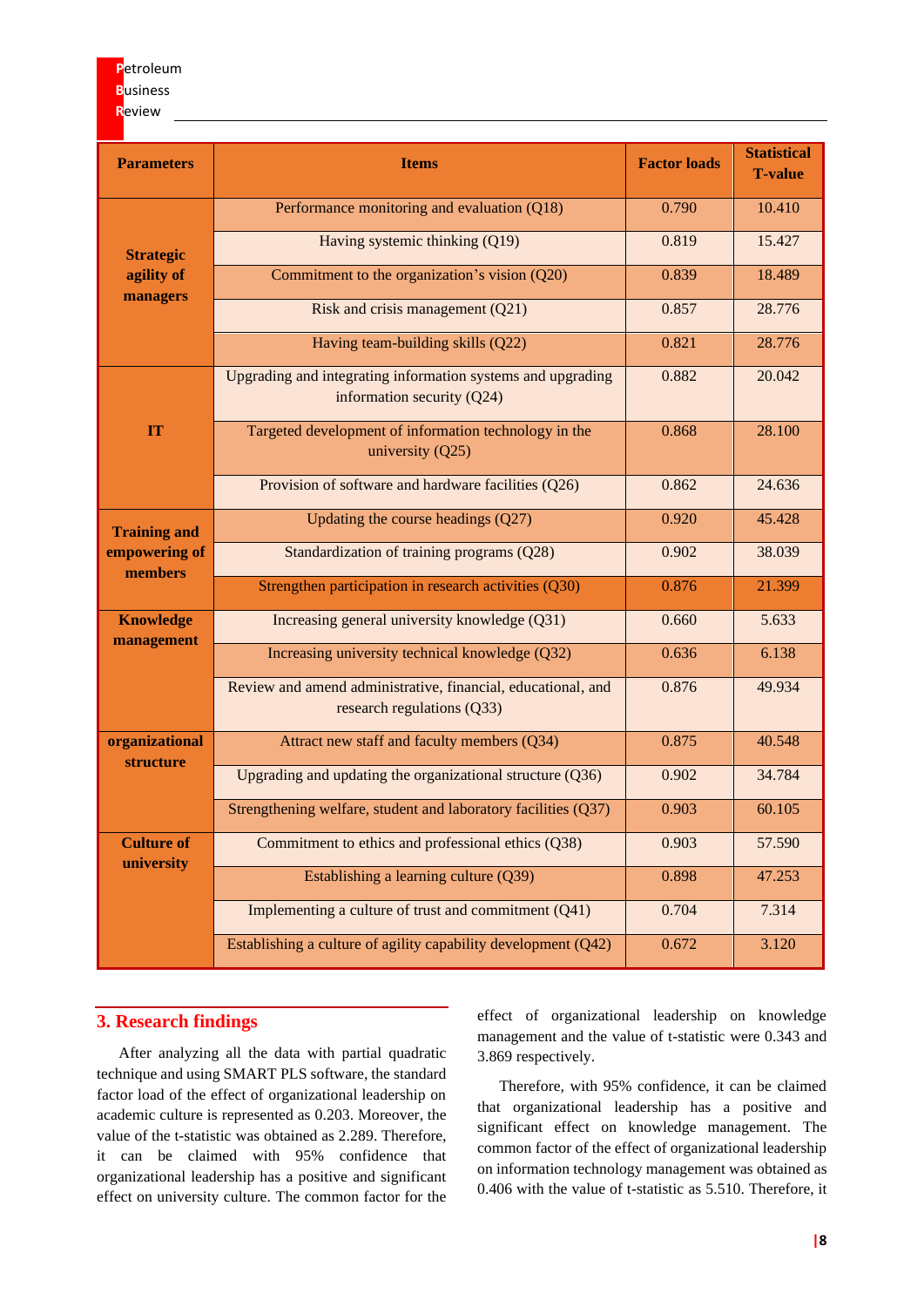

July 2021

can be claimed that organizational leadership positively and significantly impacts IT management with 95% confidence.

The common factor of the effect of university infrastructure on university culture is 0.766, which is proved by a statistical value of t of 8.812 with 95% confidence of a positive and significant effect of university infrastructure on university culture. On the other hand, the standard factor load of the effect of academic infrastructure on knowledge management is 0.441 with a t-statistic value of 4.378, so the positive and significant effect of these two parameters on each other is proven. In addition, the common factor of the impact of academic infrastructure on information technology management is 0.343, and the value of t-statistic is 4.456. Therefore, it can be claimed with 95% confidence that the university infrastructure has a positive and significant effect on IT management. Regarding the effect of academic culture on the strategic agility of managers, the value of the common factor is 0.281, which, with a tstatistic value of about 2.518, proves a positive and significant relationship between these two factors. Furthermore, the value of t-statistic was obtained to investigate the effect of knowledge management on strategic agility of managers as 2.064, which proves a positive and significant relationship between them with a standard operating load of 0.272 with 95% confidence.

The common factor of the effect of IT management on the strategic agility of managers is 0.380, which, with a value of t-statistic of 4.457, proves with 95% confidence that IT management positively and significantly affects the strategic agility of managers. The value of t-statistic to investigate the effect of strategic agility of managers on training and empowerment of members is equal to 8.174. On the other hand, the standard load of 0.804 proves the positive and significant effect of these two parameters on each other.

In addition, the standard value of the effect of managers' strategic agility on human resource value creation is 0.595, which with a t-test of 6.607 with 95% confidence, can be claimed that managers' strategic agility has a positive and significant effect on human resource value creation. On the other hand, the effect of training and empowerment of members on the organization's agility is positive and significant because it has a standard operating load of 0.576 and a value of tstatistic equal to 6.204. Finally, the common factor of the effect of human resource value creation on organizational agility is 0.467. With a t-value of 5.256 with 95% confidence, it can be claimed that the value creation of human resources has a positive and significant effect on organizational agility. Table 2 summarizes the test results of the research hypotheses. All the hypotheses are confirmed.

**Table 3.** Total variance explained using principal component analysis.

| <b>Independent variable</b>                   | <b>Dependent variable</b>              | <b>Factor load</b> | t-statistic value | <b>Result</b> |
|-----------------------------------------------|----------------------------------------|--------------------|-------------------|---------------|
|                                               | University culture                     | 0.203              | 2.289             | Accepted      |
| <b>Leadership</b>                             | Knowledge management                   | 0.343              | 3.869             | Accepted      |
|                                               | <b>IT</b>                              | 0.406              | 5.510             | Accepted      |
|                                               | University culture                     | 0.766              | 8.812             | Accepted      |
| <b>University infrastructure</b>              | Knowledge management                   | 0.441              | 4.378             | Accepted      |
|                                               | <b>IT</b>                              | 0.343              | 4.456             | Accepted      |
| <b>University culture</b>                     | Strategic agility of managers          | 0.281              | 2.518             | Accepted      |
| <b>Knowledge management</b>                   | Strategic agility of managers          | 0.272              | 2.064             | Accepted      |
| IT                                            | Strategic agility of managers          | 0.380              | 4.457             | Accepted      |
| <b>Strategic agility of managers</b>          | Training and empowerment<br>of members | 0.804              | 8.174             | Accepted      |
|                                               | Value creation of human<br>resources   | 0.595              | 6.607             | Accepted      |
| <b>Training and empowerment</b><br>of members | Organization agility                   | 0.576              | 6.204             | Accepted      |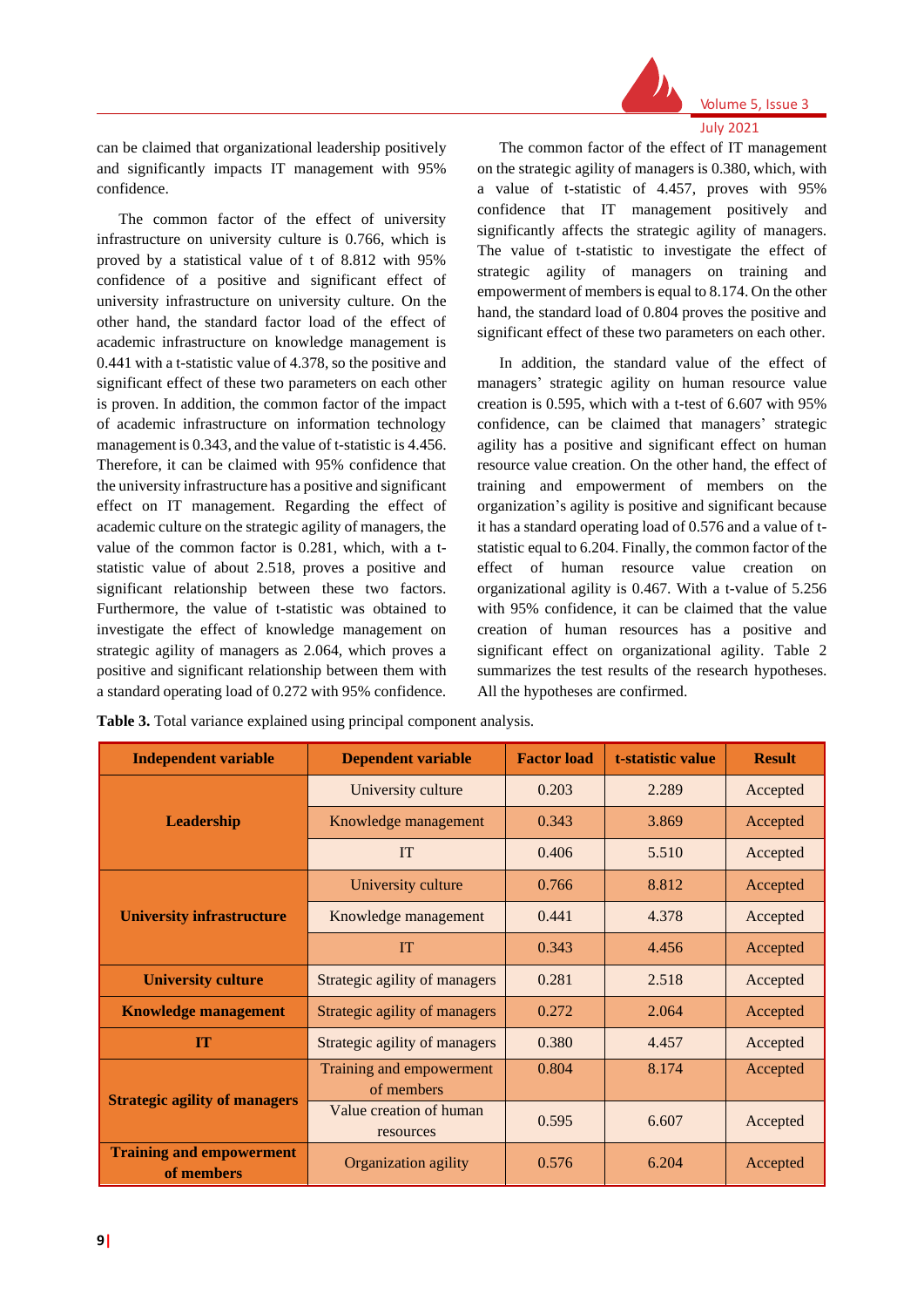| <b>P</b> etroleum           |                           |                    |                   |               |
|-----------------------------|---------------------------|--------------------|-------------------|---------------|
| <b>Business</b>             |                           |                    |                   |               |
| Review                      |                           |                    |                   |               |
|                             |                           |                    |                   |               |
| <b>Independent variable</b> | <b>Dependent variable</b> | <b>Factor load</b> | t-statistic value | <b>Result</b> |
|                             |                           |                    |                   |               |

#### **4. Discussion**

This study determined the main and sub-components affecting organizational agility. After studying the internal and external research in authoritative scientific sources, the main structures affecting organizational agility were extracted, and 13 hypotheses were defined. A 42-item researcher-made questionnaire was used to test the hypotheses, which after analyzing all the gathered data with the method of partial squares, all 13 hypotheses were confirmed. Based on the results, the subcategories of organizational agility are identifying the strengths and weaknesses of the organization, flexibility, and adaptability to the environment, improving the process of doing things, competence and achieving goals, the optimal response to people, increasing people's satisfaction, updating and enriching strategic and operational plans, and considering the geographical dispersion of the university. In the results of Hadi Tabar's research, the component of flexibility and accountability is mentioned, and from this perspective, it is very consistent with the present study results (Hadi Tabar, 2017).

In addition, the present results are in excellent agreement with the research results of Abolghasemi (2017), Daniel (2020), Sharp (2012), and Sharifi and Zhang (2001). Subcategories of human resource value creation include meritocracy and succession, pay-asyou-go payment system, support of senior managers, increase of the interaction and inter-unit communication, and increase of people's participation in macrodecisions.

Farjad et al. (2016) also mentioned the component of support that is consistent with the present results from this perspective. In addition, the current results are consistent with the results of the research of Sarlak (Sarlak, 2016), Daniel (Daniel, 2020), Joyner (Joiner, 2019), Ilieva (Ilieva, 2018), Anas Al-Hadid (Anasy, 2016), Sharp (Sharpe, 2012), and (Goldman, 1995). On the other hand, dynamism, leadership style, attitude, talent management of individuals, leadership skills to resolve existing conflicts, and the ability to make bold and quick decisions are subcategories of organizational leadership. In the results of Zare's study, the component of organizational leadership and its impact on organizational agility is pointed out and, from this

perspective, is in line with the results of the present work (Zare, 2013).

It should be noted that the present results match the results of Farjad (2016), Ilieva (2018), Joiner (2019), Memarzadeh (2014), Sharpe (2012), and Atoz Consulting Group. In addition, the subcategories of strategic agility of managers include monitoring and evaluating performance, having systemic thinking, being committed to the organization's vision, risk, and crisis management, and having team-building skills. Feizi's results mentioned the component of risk and commitment to risk, which referred to the component of teamwork similar to the present study results (Feizi, 2020). In addition, the present outgoings are consistent with the results of Ilieva (2018) and Sharpe (2012).

The subcategories of information and communication technology management are upgrading and integrating information systems, promoting information security and targeted development of information technology in the university, and providing software and hardware facilities. In Abolghasemi's work, the information technology component was also mentioned, which is consistent with the results of the current study, from this perspective (Abolghasemi, 2017). In addition, the present results are consistent with the results of Ilieva (2018), Jai (2017), Ridwadono (2019), Sanatigar (2017), Sharifi (2001), Sharpe (2012), Taghavi (2015), Ulfat (2009), Zhen (2021), and Atoz Consulting Group. Subcategories of training and empowerment of faculty members and staff named updating the topics of educational disciplines, standardization of educational programs, and strengthening participation in research activities. The present results are consistent with the results of Ilieva (2018), Goldman (1995), Sharpe (2012), Nikbakht (2013), and Sanatigar (2017). On the other hand, the subcategories of establishing knowledge management are increasing the general knowledge of the university, increasing the technical knowledge of the university, and reviewing and amending the administrative, financial, educational, and research regulations. Based on the results of our research, all had a great harmony with the results of research by Ghiasi (2020), Hadi Tabar (2017), Jai (2017), Joiner (2019), and Taghavi (2015). In addition, attracting new staff and faculty members,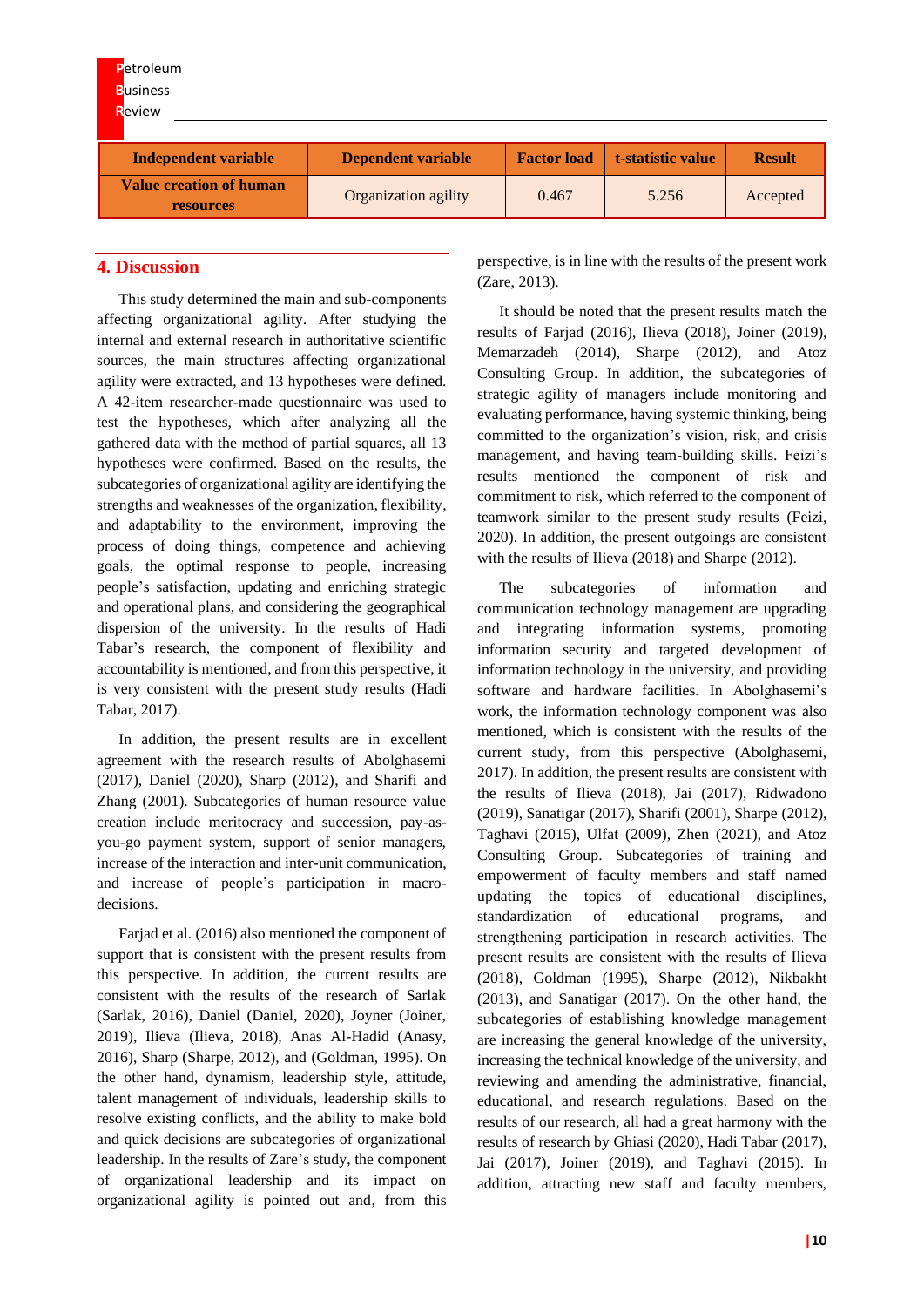

July 2021

upgrading and updating the organizational structure, strengthening the welfare facilities, students, and laboratories are subcategories of strengthening the university infrastructure.

In Ahmadi-Asl's study, the component of structural modification and removal of obstacles to the progress of structures was pointed out, which is consistent with the present study results from this perspective (Ahmadi Asl, 2019). In addition, the present results are consistent with the research results of Ilieva (2018) and Joiner (2019) and the dynamic model of organizational agility. It should be mentioned that commitment to ethical issues and professional ethics, establishing a culture of learning, implementing a culture of trust and commitment, and developing agility are subcategories of academic culture. In the results of Mahdieh's study, organizational learning was also mentioned, and from this perspective, it is consistent with the results of the present study (Mahdieh, 2020). In addition, the present results are consistent with the results of Abolghasemi (2017), Ghiasi (2020), Hadi Tabar (2017), Joiner (2019), and Memarzadeh (2014).

#### **5. Conclusions**

This study identified the factors affecting organizational agility in the University of Petroleum Industry. After reviewing the relevant research, the main factors affecting organizational agility, including organizational leadership, academic culture, knowledge management, information technology management, university infrastructure, strategic agility of managers, training and empowerment of members, organizational value creation, and organizational agility, were identified. On the other hand, all corresponding 13 hypotheses were formulated and tested. Considering the confirmation of all the hypotheses raised during the causal relationships between the research models, the model presented in the present study has sufficient validity to be established in the mentioned university. Therefore, relevant managers can improve the organization's agility by applying the results of the present study and implementing the components provided. The most critical element in promoting organizational agility is organizational leadership.

Thus, it is reasonable to resolve existing conflicts using dynamism, leadership style, attitude, and leadership skills. Moreover, managing the individuals' talent and making bold and quick decisions affect organizational leadership. Therefore, sensitivity in choosing the PUT director is one of the critical issues to consider. Another critical factor in promoting

organizational agility is the value creation of human resources, facilitated by meritocracy and succession. The selection of human resources appropriate to the work environment and related activities has an influential role in promoting organizational agility.

There is an urgent need for the support of senior managers and the provision of a payment system commensurate with performance to maintain the valuable forces of the organization. As relevant managers increase their interaction between units, the likelihood of individuals participating in major decisionmaking will increase, and employees will become familiar with the various aspects of management that are necessary to replace and determine future managers. If managers have strategic agility, promoting organizational agility will not be out of reach, which will be possible by monitoring and evaluating performance and having systemic thinking. Management's commitment to the organization's vision and teambuilding skills can certainly be significant for organizational risks and crises. Laying the groundwork for promoting organizational agility depends on information and communication technology management, training and empowerment of faculty and staff, and strengthening the university infrastructure. By integrating information systems and enhancing information security, university administrators will overcome organizational agility challenges.

Further, capable managers will compete with other world-renowned universities by purposefully developing information technology in the university and providing software and hardware facilities, which can be achieved by updating the curriculum and standardizing training programs. It should be noted that updating and enriching strategic and operational plans and strengthening participation in research activities also promote organizational agility.

One of the practical pillars in upgrading and improving the organizational structure is attracting new staff and faculty members. PUT managers can strengthen the university infrastructure and provide the necessary basis for implementing organizational agility by strengthening the welfare facilities, students, and laboratories. Moreover, to achieve the goals of organizational agility, managers must pay special attention to the geographical distribution of the PUT in three provinces and four cities of the country. In the meantime, there is a need for university culture to accept all active people in the PUT. In the case of commitment to ethical issues and professional ethics, the culture of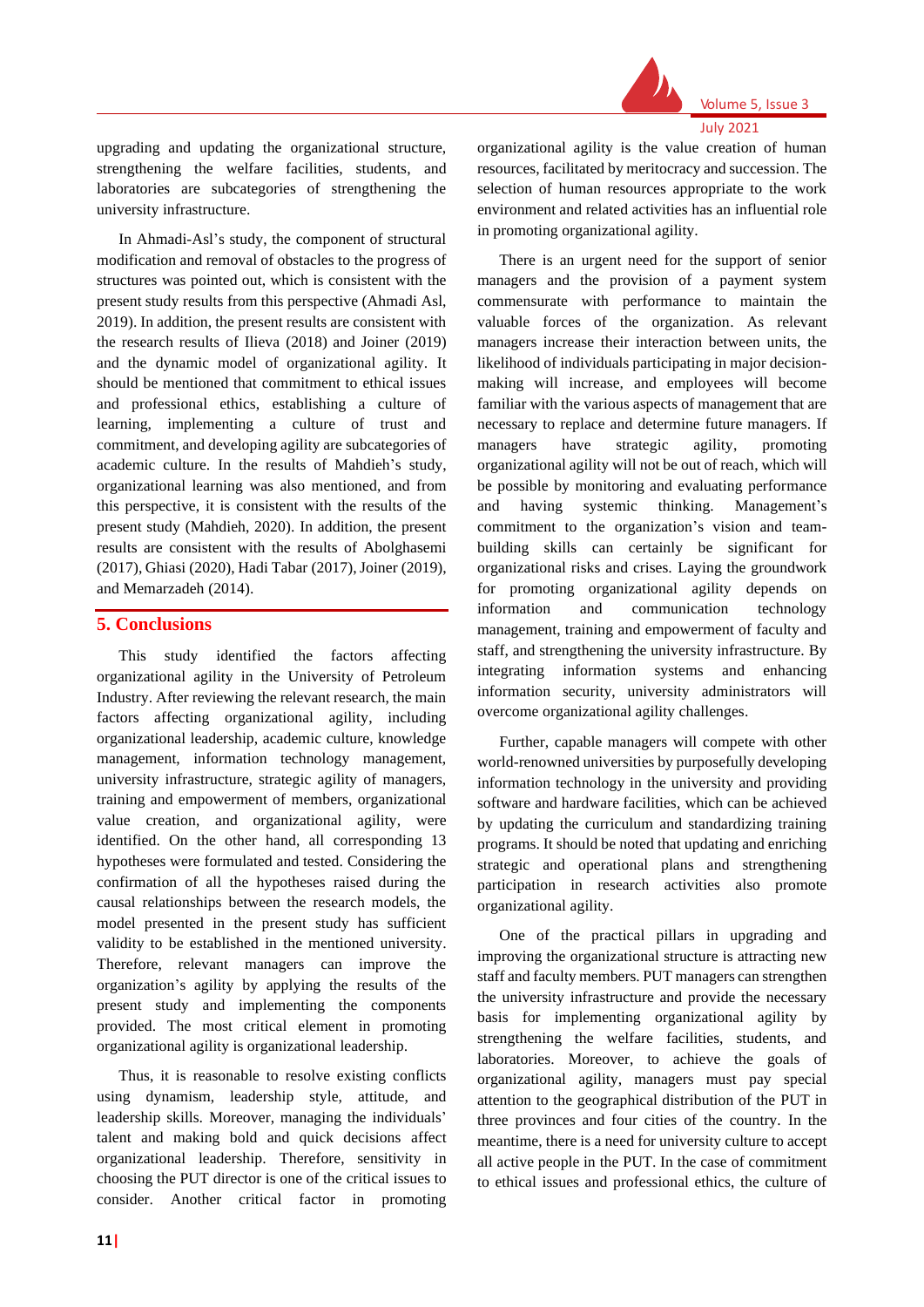trust and commitment is implemented. In turn, it has positive effects on promoting organizational agility. In addition to creating and promoting organizational culture, there is a need to establish knowledge management. Relevant managers can prepare the ground for improving the organization's agility by increasing general and technical knowledge of the university and reviewing and amending the administrative, financial, educational, and research regulations.

Finally, the PUT will expect organizational agility by implementing the above. The oil industry improves how things are done by identifying the strengths and weaknesses of the organization and increasing flexibility and adaptability to the environment. Regarding the value creation of human resources, it is suggested that managers of the PUT strive for meritocracy and succession by making efforts to increase the participation of individuals in significant decisions. Regarding

organizational leadership, it is suggested that the relevant officials of the PUT pay more attention to the management of people's talents along with the leadership's dynamism, style, and attitude because leadership skills to resolve existing conflicts and the ability to make bold and quick decisions can lead to the establishment of agility in the university. Regarding the strategic agility of managers, it is suggested that managers of the PUT manage the risk and crisis of the university by monitoring and evaluating organization performance and having systemic thinking. Managers' commitment to the organization's vision and their teambuilding skills are essential factors in establishing agility in the PUT.

#### **Appendix A**

The corresponding questionnaire is presented in Table 3.

| <b>Dimensions</b>                    | <b>Questions</b>                                                                                                             | <b>Very</b><br>low | Low | <b>Medium</b> | <b>High</b> | <b>Very</b><br>high |
|--------------------------------------|------------------------------------------------------------------------------------------------------------------------------|--------------------|-----|---------------|-------------|---------------------|
|                                      | Establishing agility in PUT leads to identifying the<br>strengths and weaknesses of the organization.                        |                    |     |               |             |                     |
|                                      | Flexibility and adaptability to the environment will be<br>created following the establishment of organizational<br>agility. |                    |     |               |             |                     |
|                                      | Implementing agility in PUT leads to improving the<br>process of doing things.                                               |                    |     |               |             |                     |
|                                      | Competence and achieving goals are possible with the<br>establishment of agility in PUT.                                     |                    |     |               |             |                     |
| Organization agility                 | One of the crucial pillars in creating agility in PUT is<br>optimal accountability to individuals.                           |                    |     |               |             |                     |
|                                      | Increasing people's satisfaction is a positive<br>consequence of establishing agility in PUT.                                |                    |     |               |             |                     |
|                                      | Creating agility in PUT leads to updating and<br>enriching strategic and operational plans.                                  |                    |     |               |             |                     |
|                                      | Creating agility in PUT requires attention to the<br>geographical dispersion of the university.                              |                    |     |               |             |                     |
| Value creation of<br>human resources | Value creation of human resources leads to<br>meritocracy and succession in the university.                                  |                    |     |               |             |                     |
|                                      | The payment system is commensurate with the<br>performance arising from the value creation of human<br>resources.            |                    |     |               |             |                     |
|                                      | The value creation of human resources in the<br>university depends on the support of senior managers.                        |                    |     |               |             |                     |

**Table 01**: Corresponding questionnaire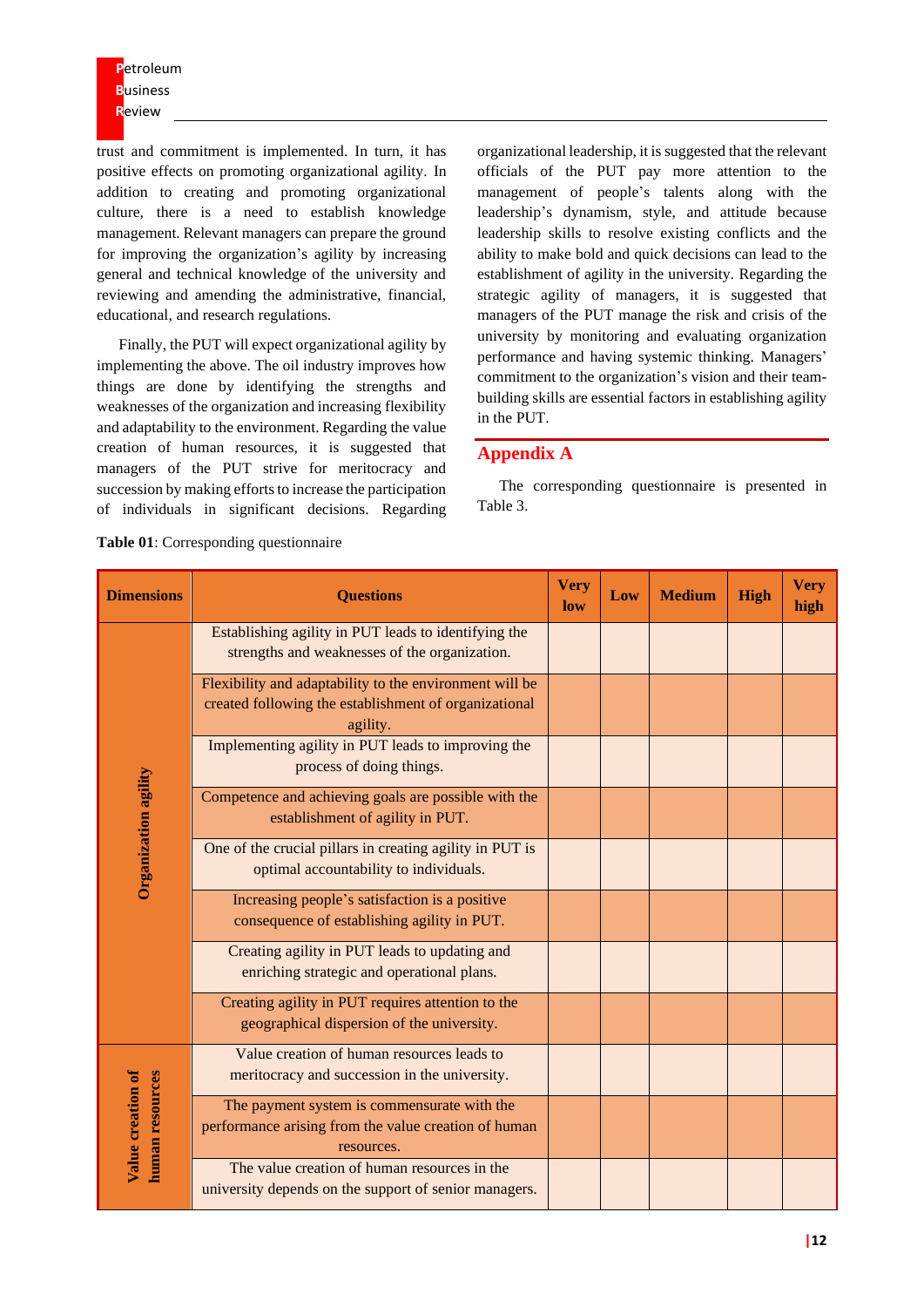

| <b>Dimensions</b>                      | <b>Questions</b>                                                                                                                  | <b>Very</b><br>low | Low | <b>Medium</b> | High | <b>Very</b><br>high |
|----------------------------------------|-----------------------------------------------------------------------------------------------------------------------------------|--------------------|-----|---------------|------|---------------------|
|                                        | Increasing interaction and inter-unit communication<br>facilitate agility implementation in PUT.                                  |                    |     |               |      |                     |
|                                        | Implementation of agility in PUT is accelerated by<br>increasing the participation of individuals in macro<br>decision-making.    |                    |     |               |      |                     |
|                                        | Dynamics, style, and leadership attitude are essential<br>in achieving agility in PUT.                                            |                    |     |               |      |                     |
|                                        | Establishing agility in PUT will be achieved by<br>managing the talent of individuals.                                            |                    |     |               |      |                     |
| Leadership                             | Leadership skills to resolve existing conflicts are one<br>of the crucial pillars in achieving agility in PUT.                    |                    |     |               |      |                     |
|                                        | The ability of the leader of the organization to make<br>bold and quick decisions in solving academic<br>challenges is essential. |                    |     |               |      |                     |
|                                        | Monitoring and evaluating the performance of<br>university administrators is mandatory.                                           |                    |     |               |      |                     |
| Managers' strategic agility            | Having systemic thinking facilitates the creation of<br>agility in PUT.                                                           |                    |     |               |      |                     |
|                                        | Managers' strategic agility is measured by the degree<br>of commitment to the organization's vision.                              |                    |     |               |      |                     |
|                                        | Risk and crisis management are essential for the<br>survival and sustainability of any organization.                              |                    |     |               |      |                     |
|                                        | Having team-building skills leads to agility in PUT.                                                                              |                    |     |               |      |                     |
|                                        | Upgrading different systems and keeping up with new<br>technologies is necessary to create agility in PUT.                        |                    |     |               |      |                     |
|                                        | Upgrading and integrating information systems and<br>promoting information security in the university are<br>essential.           |                    |     |               |      |                     |
|                                        | Targeted development of information technology in<br>the university effectively creates agility in PUT.                           |                    |     |               |      |                     |
|                                        | Establishing agility in PUT can be achieved by<br>providing software and hardware facilities.                                     |                    |     |               |      |                     |
|                                        | Updating the topics of the educational disciplines is<br>necessary to improve the members' skills.                                |                    |     |               |      |                     |
| Training and empowerment<br>of members | Standardization of educational programs leads to<br>increasing the knowledge of active members in the<br>university.              |                    |     |               |      |                     |
|                                        | Training and development of social and<br>communication skills lead to agility in PUT.                                            |                    |     |               |      |                     |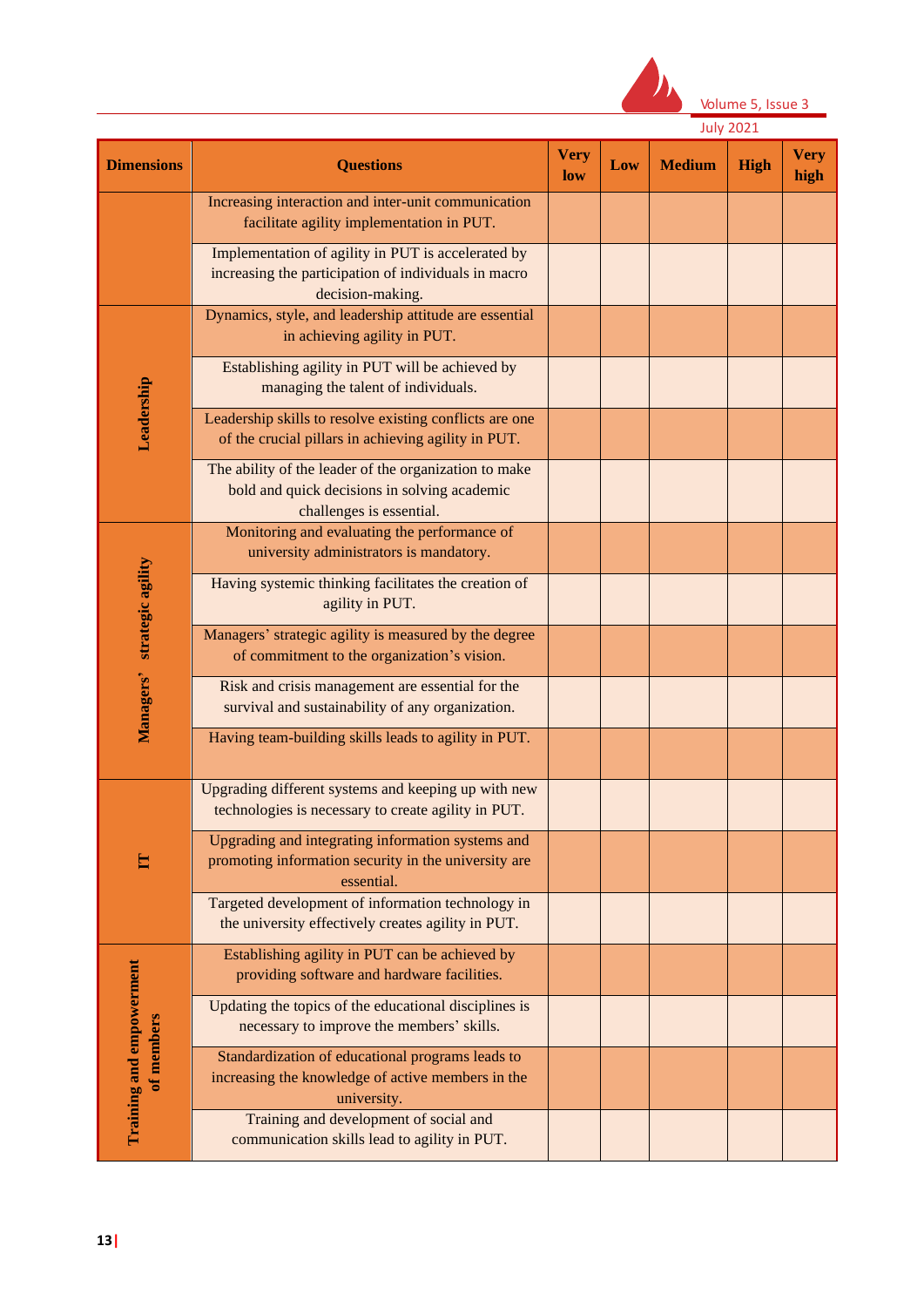| <b>Dimensions</b>               | <b>Questions</b>                                                                                                                                            | <b>Very</b><br>low | Low | <b>Medium</b> | <b>High</b> | <b>Very</b><br>high |
|---------------------------------|-------------------------------------------------------------------------------------------------------------------------------------------------------------|--------------------|-----|---------------|-------------|---------------------|
|                                 | Strengthening participation in research activities<br>empowers members.                                                                                     |                    |     |               |             |                     |
|                                 | Increasing the general knowledge of the university is<br>necessary to create agility in PUT.                                                                |                    |     |               |             |                     |
| management<br>Knowledge         | Establishing agility in PUT is facilitated by increasing<br>the technical knowledge of the university.                                                      |                    |     |               |             |                     |
|                                 | It is necessary to review and amend the<br>administrative, financial, educational, and research<br>regulations to implement agility in the university.      |                    |     |               |             |                     |
|                                 | Attracting new staff and faculty members will<br>strengthen the university infrastructure.                                                                  |                    |     |               |             |                     |
| <b>Organizational structure</b> | In order to create agility in PUT, it is necessary to<br>strengthen the relationship with the industry and<br>develop practical and professional education. |                    |     |               |             |                     |
|                                 | Upgrading and updating the organizational structure<br>accelerate the creation of agility in PUT effectively.                                               |                    |     |               |             |                     |
|                                 | Establishing agility in PUT can be achieved by<br>strengthening welfare, student, and laboratory<br>facilities.                                             |                    |     |               |             |                     |
|                                 | Commitment to ethical issues and professional ethics<br>reflects the rich academic culture.                                                                 |                    |     |               |             |                     |
|                                 | Establishing a learning culture helps implement agility<br>in PUT.                                                                                          |                    |     |               |             |                     |
| University culture              | Promoting a culture of knowledge to implement<br>agility in PUT is important.                                                                               |                    |     |               |             |                     |
|                                 | Creating agility in PUT will be possible by creating a<br>culture of trust and commitment.                                                                  |                    |     |               |             |                     |
|                                 | Establishing a culture of developing agility<br>capabilities is a prerequisite for implementing agility<br>in PUT.                                          |                    |     |               |             |                     |

## **Appendix B**

society under study are listed in Table 4.

The following details about the PUT statistical **Table 4**: The details of the statistical society of PUT.

| <b>Degree</b>       | <b>Diploma</b> |   |    |                | <b>Associate</b><br><b>Degree</b> |                |    | <b>BS</b> |    | <b>MS</b> |       | <b>PhD</b>  |  | <b>Results</b> |  |
|---------------------|----------------|---|----|----------------|-----------------------------------|----------------|----|-----------|----|-----------|-------|-------------|--|----------------|--|
| <b>Workplace</b>    | M              | F | M  | $F_{\rm}$      | M                                 | F              | M  | F         | M  | F         | Total | Participant |  |                |  |
| <b>Headquarters</b> | 8              |   | 6  | $\tau$         | 18                                | 11             | 21 | 8         |    | 0         | 87    | 49          |  |                |  |
| <b>PUT</b> of Ahwaz | 81             | 6 | 10 | $\overline{2}$ | 26                                | $\overline{7}$ | 6  |           | 17 |           | 164   | 85          |  |                |  |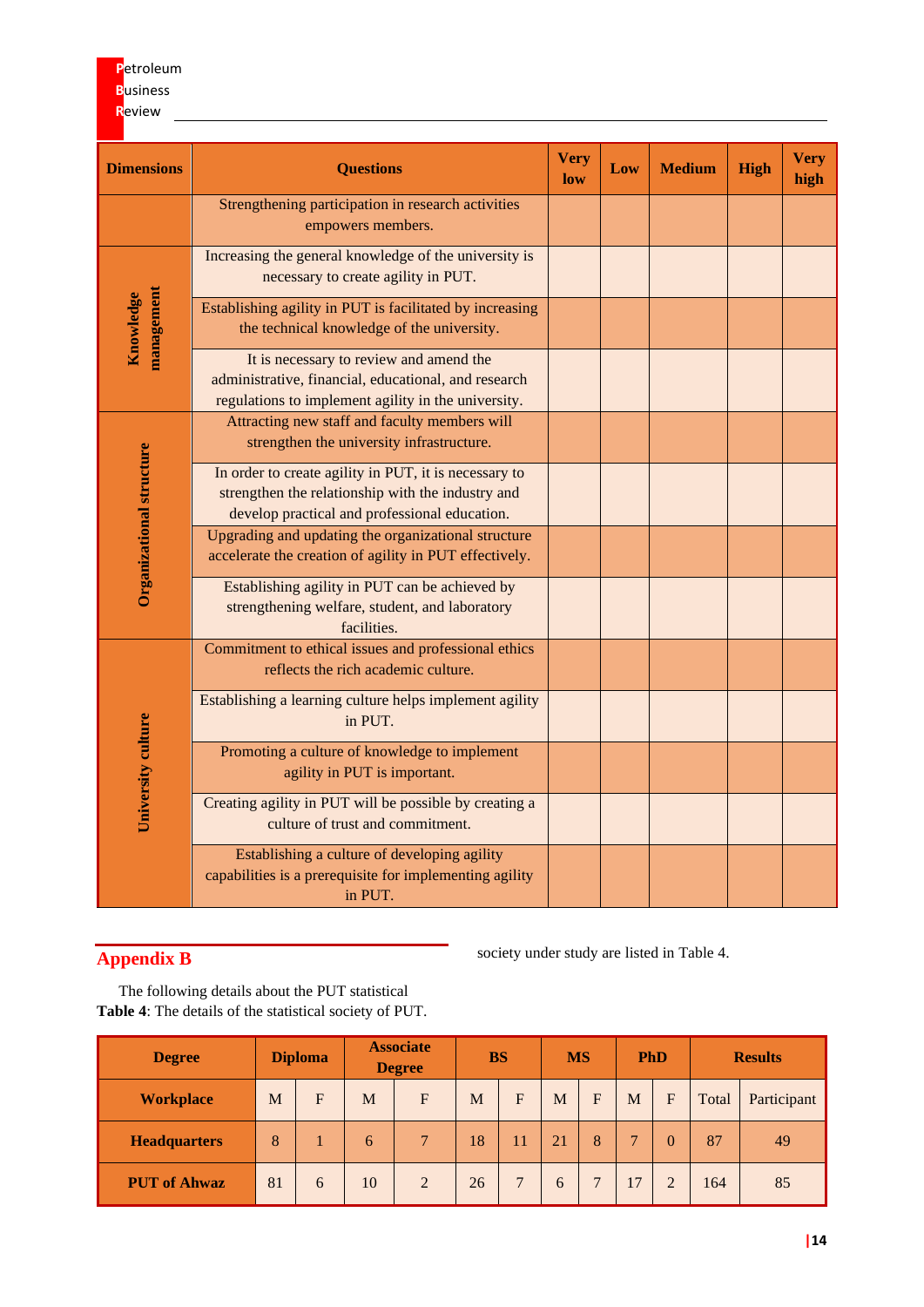

|                                     |                |          |    |                |    |                                   |    |           |           | <b>July 2021</b> |            |     |  |                |
|-------------------------------------|----------------|----------|----|----------------|----|-----------------------------------|----|-----------|-----------|------------------|------------|-----|--|----------------|
| <b>Degree</b>                       | <b>Diploma</b> |          |    |                |    | <b>Associate</b><br><b>Degree</b> |    | <b>BS</b> | <b>MS</b> |                  | <b>PhD</b> |     |  | <b>Results</b> |
| <b>PUT</b> of Abadan                | 62             | 3        | 5  | $\overline{4}$ | 10 | 14                                | 6  |           | 15        | $\overline{2}$   | 122        | 48  |  |                |
| <b>PUT</b> of Tehran                | 11             | 1        | 6  |                | 8  | 10                                | 5  | 8         | 12        | $\Omega$         | 62         | 25  |  |                |
| <b>PUT</b> of<br><b>Mahmoudabad</b> | 14             | $\theta$ | 6  | $\mathbf{0}$   | 13 | $\overline{4}$                    | 8  |           |           | $\Omega$         | 47         | 22  |  |                |
| <b>Total</b>                        | 176            | 11       | 33 | 14             | 75 | 46                                | 46 | 25        | 52        | $\overline{4}$   | 482        | 229 |  |                |

## **References**

- Abbaspour A., Aghazadeh A., Bagheri Karachi A., ( 2012). Designing an optimal model for achieving organizational agility in universities. Quarterly Journal of Management Studies, 21(69), 217–171.
- Abolghasemi M, Sharifi A.A., Imani M.N., (2017). Presenting a comprehensive model for streamlining education departments, Research in educational systems.
- Aghaei M., Aghaei A. R., (2014) Provide a conceptual model of organizational agility. Quarterly Journal of Growth and Technology, 13(3), 131–169.
- Ahmadi Asl F., Shahi. S., Mehralizadeh Y., Faraskhah M., (2019) Identify the components of the optimal structure of the university. Journal of Educational and Learning Studies.
- Anasy, A. (2016). The Effect of organization Agility on organization performance. International Review of Management and Business Research. 5, 273– 278.
- Daniel, E. (2020). The Impact of Employees Competence Management on Organizational Agility of Deposit Money Banks in State, Nigeria. International Journal of Management Sciences, 8, 11–21.
- Davis, S., Sarker S., (2009). Exploring agility in distributed information systems development teams: An interpretive study in an offshoring context. Information Systems Research, Vol. 20, No. 3, 440–461.
- Erhan, K., Azar MSZA, (2015). The Effect of IT on Organizational Agility", Proceedings of the 2012 International Conference on Industrial Engineering and Operations Management Istanbul, Turkey, July 3–6, (pp. 2537–2544). Istanbul, Turkey.
- Farjad Sh., Gholi Goorjani N., Taghipour A., (2016). Determining the agility factors of organizations based on the Goldman and Nagel model. Educational management innovations, No. 1.
- Feizi K., Gharabaghi M., Olfat L., Taghavi Fard M.T., (2020). Risk management in agile software development projects. Iranian Journal of Management Sciences, No. 56.
- Gardas, B. B., Raut, R. D., Cheikhrouhou, N., & Narkhede, B. E. (2019). A hybrid decision support system for analyzing challenges of the agricultural supply chain. Sustainable Production and Consumption, 18, 19–32.
- Ghiasi, S., Mehraliadeh Y., Hoseinpour M., Nasiri M., (2020). Designing a culture-based intellectual capital model in Iranian universities, Scientific Journal of Islamic Management, No. 2.
- Goldman, S.L., Nagel R.N., Preiss K., (1995). Agile Competitors and Virtual Organizations: Strategies for Enriching the Customer. Long Range Planning, Vol. 29, 131–135.
- Goldman S.L., Nagel R.N., Preiss K., (1995). Agile Competitors and Virtual Aldershot7, Gower Publishing. Organizations. New York: Van Nostrand Reinhold.
- Goldman Y. S., (1995). Agile Manufacturing: The Drivers, Concepts, and Attributes. International Journal of Production Economics, 62(1–2), 33–43.
- Hadi Tabar J., Mahvashi M., (2017). Presenting a native model of organizational agility in knowledgebased companies, Journal of Executive Management, Year 9, No. 17.
- Hun P., Huang I., (2001). Job Engagement, Job Satisfaction, and Contrasting Associations with Person–Job Fit. Journal of Occupational Health Psychology, 17(2), 129–138.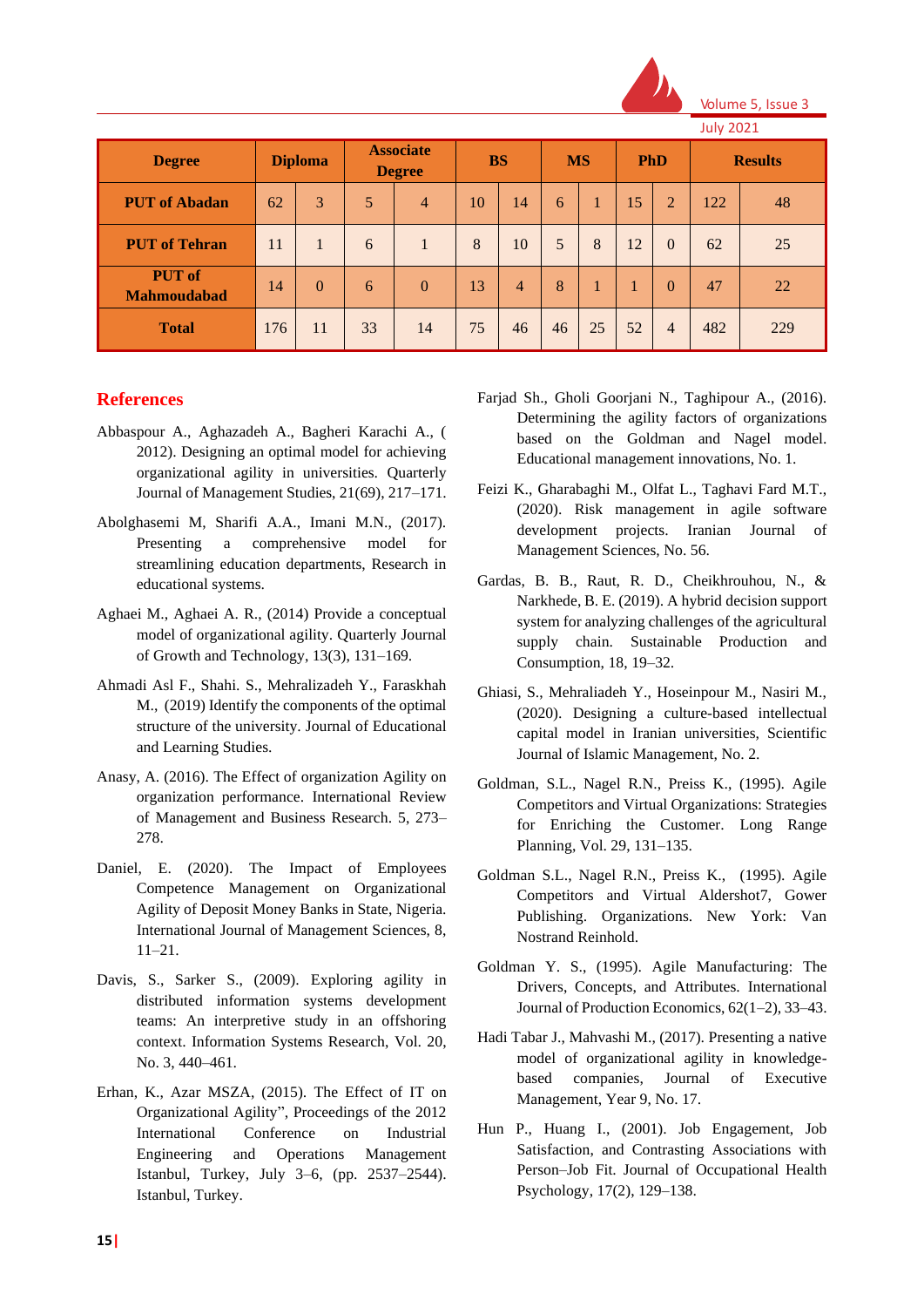- Ilieva, R., Anguelove K., Nikolov M., (2018). A structural approach for organizational agility path analysis. In AIP Conference Proceedings (Vol. 2048, No. 1, p. 060031). AIP Publishing LLC.
- Jafarnejad A., Shahaei B., (2007). Organizational agility and agile production. Tehran: Mehraban Publishing.
- Jai P., Rajesh A., (2017). Analysis of various Models of organizational Agility. International Review of Business and Finance. 9, 15–19.
- Joiner B., (2019). Leadership Agility for Organizational Agility. Journal of creating value 5(2), 139–149.
- Joseph, J., Gaba, V. (2020). Organizational structure, information processing, and decision-making: A retrospective and road map for research. Academy of Management Annals, 14(1), 267–302.
- Mahdieh O., Mohammadi P., (2020). Effect of organizational learning on organizational agility with the mediating role of psychological empowerment. Educational management of organizations, spring-summer, No. 1.
- Maskell M., Ardabili F.S., (2001). The Role of Organizational Agility and Transformational Leadership in Service Recovery Prediction. Procedia - Social and Behavioral Sciences, No.230, 142–149.
- Memarzadeh Gh., Amirnezhad Gh., Amirnezhad F., (2014). Factors Affecting Organizational Agility in the National Company of Southern Oilfields. Second National Conference on Dynamics. Shiraz: Economic Development and Financial Management.
- Moradi A., Hoseinpour M., Hamidizadeh M., (2011). The relationship between emotional intelligence and job attitudes of employees and managers of the University of Petroleum Industry. Master Thesis, Faculty of Humanities, Islamic Azad University, Science and Research Branch of Khuzestan.
- Nikbakht M., Navabakhsh M., Jdidi L., Fakhimi A., (2013) Empowering Manpower to Improve Organizational Agility, Najafabad: Second National Conference on Industrial Engineering.
- Ridwadono D., Subriafi A.P., (2019). Ridwandono, D., & Subriadi, A. P. (2019). IT and Organizational Agility: A Critical Literature Review. The fifth information systems international conference (pp.

151–159). Procedia Computer Science, 161.

- Sanatigar H., Mehraban H., Gholamzadeh D., (2017). Investigation and testing of organizational agility model in oil industry pension fund, Quarterly Journal of Human Resources Management in Oil Industry, Year 8, No. 29.
- Sarlak M.A., Delangizan S., Kakaparaei E., ( 2016). Investigating the Factors Affecting the Dimensions of Agile Organizations Based on Goldman and Nagel Model, Journal of Development and Transformation Management, No. 24.
- Shaha.N. Ales, Gand Petr.S., (2017). Organizational agility and HRM strategy: Do they really enhance firms' competitiveness. International Journal of organizational leadership. 6, 323–334.
- Sharifi H., Zhang Z., (2001). A methodology for achieving agility in manufacturing organizations. An introduction. International Journal of Production Economics, 62(1–2), 7–22.
- Sharpe R., (2012). Agile university: Building the Innovation and Improvement for a Better Student Experience. Higher Education Seminar, Thursday 15 March 2012., (p. element leadership. co. UK.).
- Sherehiy B., Karwowski W., Layer J.K., (2007). A review of enterprise agility: Concepts, frameworks, and attributes. International Journal of Industrial Ergonomics, Vol. 37, No. 5, 445– 460.
- Simon, A., Kumar, V., Schoeman, P., Moffat, P., & Power, D. (2011). Strategic capabilities and their relationship to organizational success and its measures: Some pointers from five Australian studies. Management Decision, 49(8), 305–1326. http://dx.doi.org/10.1108/00251741111163133
- Taghavi S.A., Azar A., Asadi M.M., (2015). Prioritization of Agility Empowerment Factors in Universities and Higher Education Centers in Yazd, Quarterly Journal of Research and Planning in Higher Education, Volume 21, Number 1.
- Ulfat L., Zanjirchi S.M., (2009). A Model for Organizational Agility in Iran's Electronic Industry, Iranian Journal of Management Sciences, Fourth Year, No. 13.
- Yusuf Y. Y., Sarhadi M., Gunasekaran A., (1999). Agile manufacturing: the drivers, concepts, and attributes. International Journal of Production